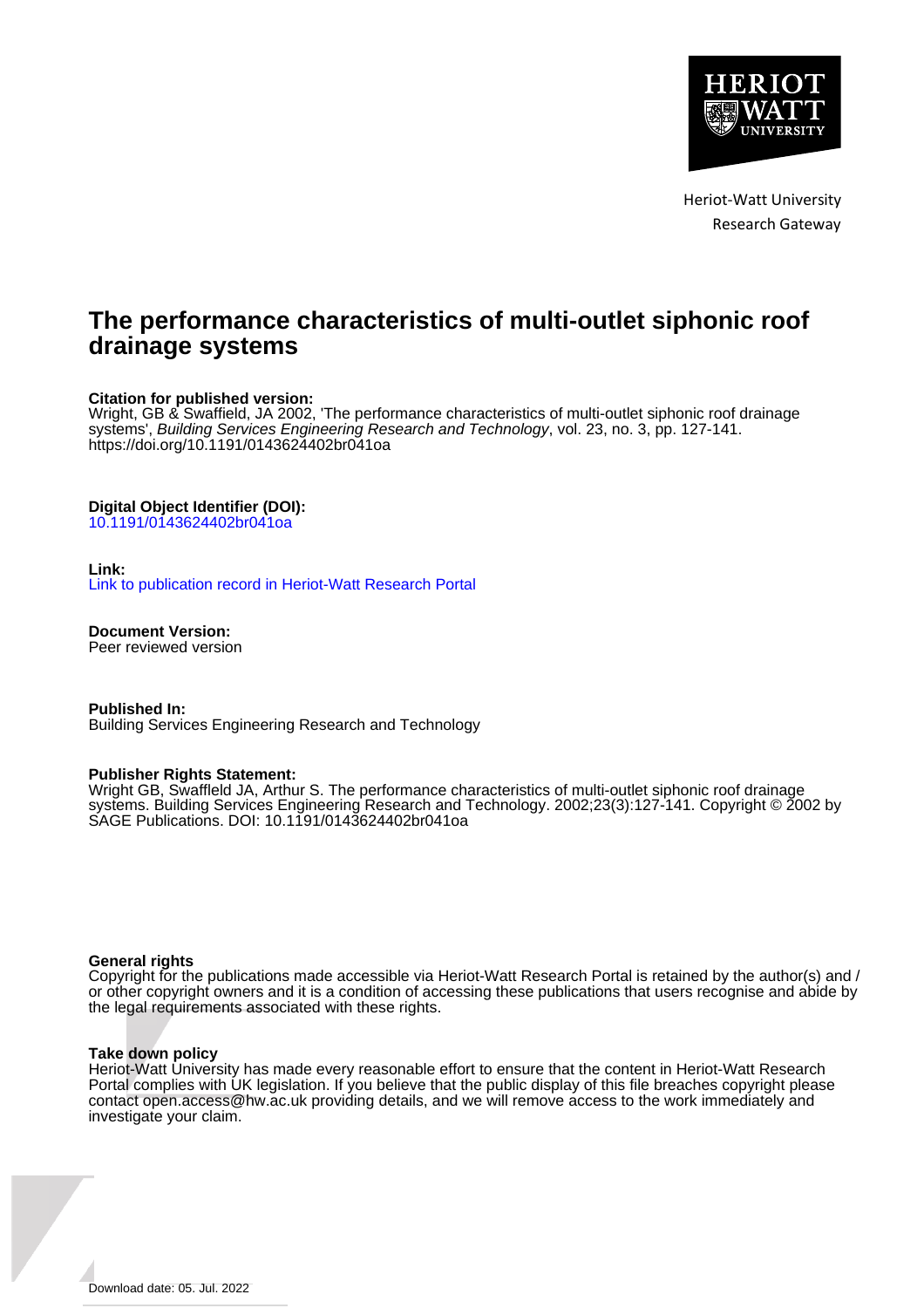# **The Performance Characteristics of Multi-Outlet Siphonic Roof Drainage Systems**

- G.B. Wright<sup>\*</sup>, J.A. Swaffield<sup>\*</sup> and S. Arthur<sup>\*\*</sup>
- \* Drainage and Water Supply Research Group, Department of Building Engineering and Surveying, Heriot-Watt University, Edinburgh, EH14 4AS, Scotland (g.b.wright@hw.ac.uk, j.a.swaffield@hw.ac.uk)
- Sustainable Water Management Research Group, Department of Civil and Offshore Engineering, Heriot-Watt University, Edinburgh, EH14 4AS, Scotland (s.arthur@hw.ac.uk).

#### **Abstract**

Siphonic roof drainage systems have been in existence for approximately 30 years, and are becoming an increasingly common element of urban drainage infrastructure. In that time, the construction sector in most developed countries have been gradually persuaded of the benefits that these systems offer when compared to conventional roof drainage technologies. The work reported herein details an ongoing UK government funded research programme to investigate the performance characteristics of multi-outlet siphonic roof drainage systems. The experimental aims, apparatus and procedures are described, and results are illustrated. In addition, "real" data obtained from three installed siphonic roof drainage systems are discussed. Conclusions are drawn regarding the performance characteristics of multioutlet systems, and plans for future work are outlined.

### **Keywords**

Siphonic roof drainage; multi-outlet; design.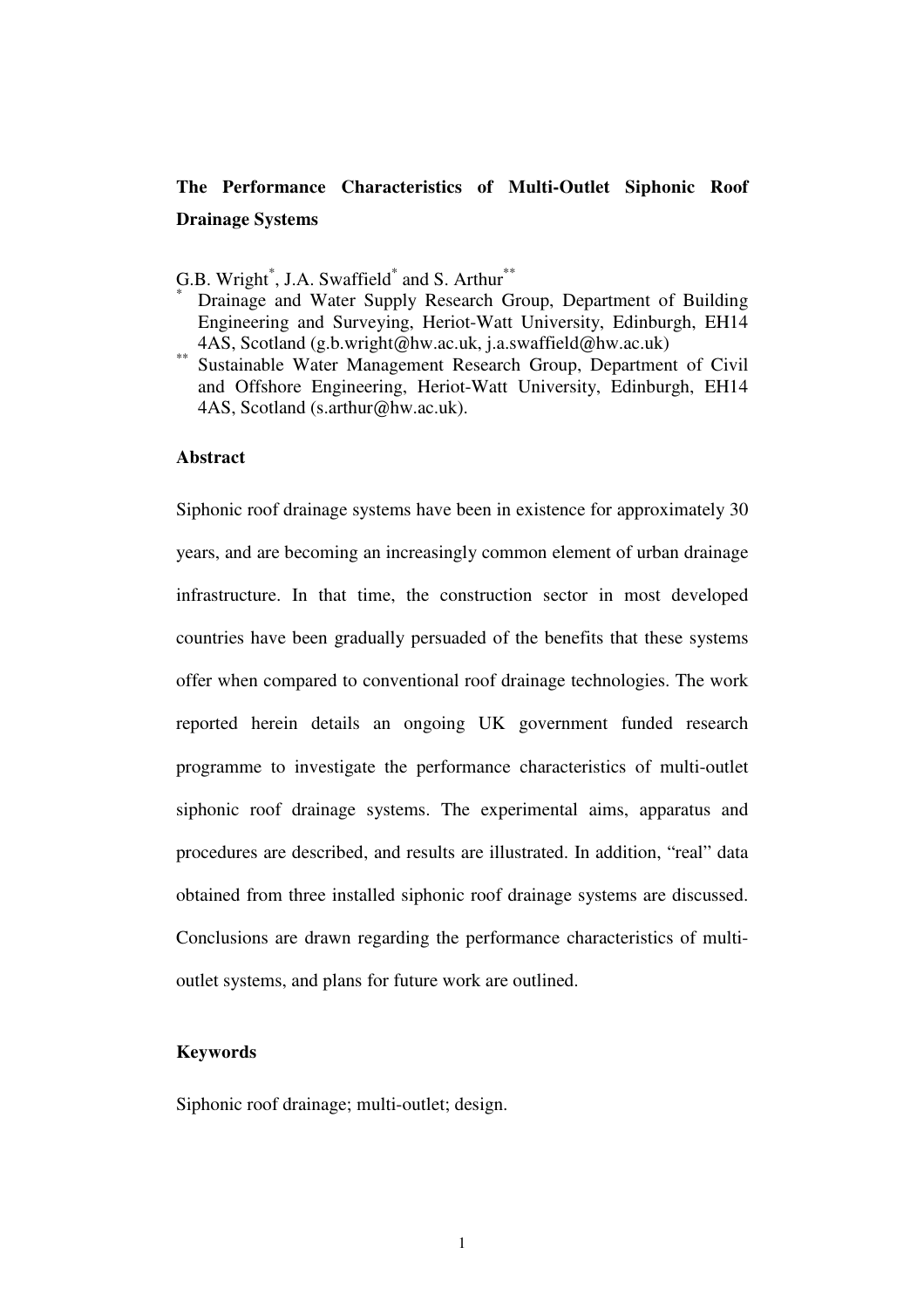#### **Introduction**

#### *Conventional roof drainage systems*

Conventional roof drainage systems generally consist of a network of collection gutters connected, via open outlets, to vertical downpipes. The system components are sized to ensure annular flow through the downpipes with a continuous central air path, and system pressures therefore remain close to atmospheric<sup>(1)</sup>. Consequently, the driving head for flow within conventional roof drainage systems is limited to the gutter flow depths, which results in relatively low flow velocities within the system. This inefficient use of pipework necessitates many, relatively large diameter, downpipes (typically *150mm*) each of which must be connected into a suitable underground drainage network. Furthermore, the dimensions/gradients of the gutters and the underground drainage network must be designed to ensure sufficient capacity and self-cleansing flow velocities.

## *Siphonic roof drainage systems*

In contrast to conventional systems, the siphonic approach to roof drainage aims to restrict the ingress of air into the system, and hence induce the fullbore flow conditions necessary for siphonic action. This is achieved by utilising specially designed gutter outlets, such as those shown in Figure 1, in conjunction with smaller diameter pipework. Once all of the air has been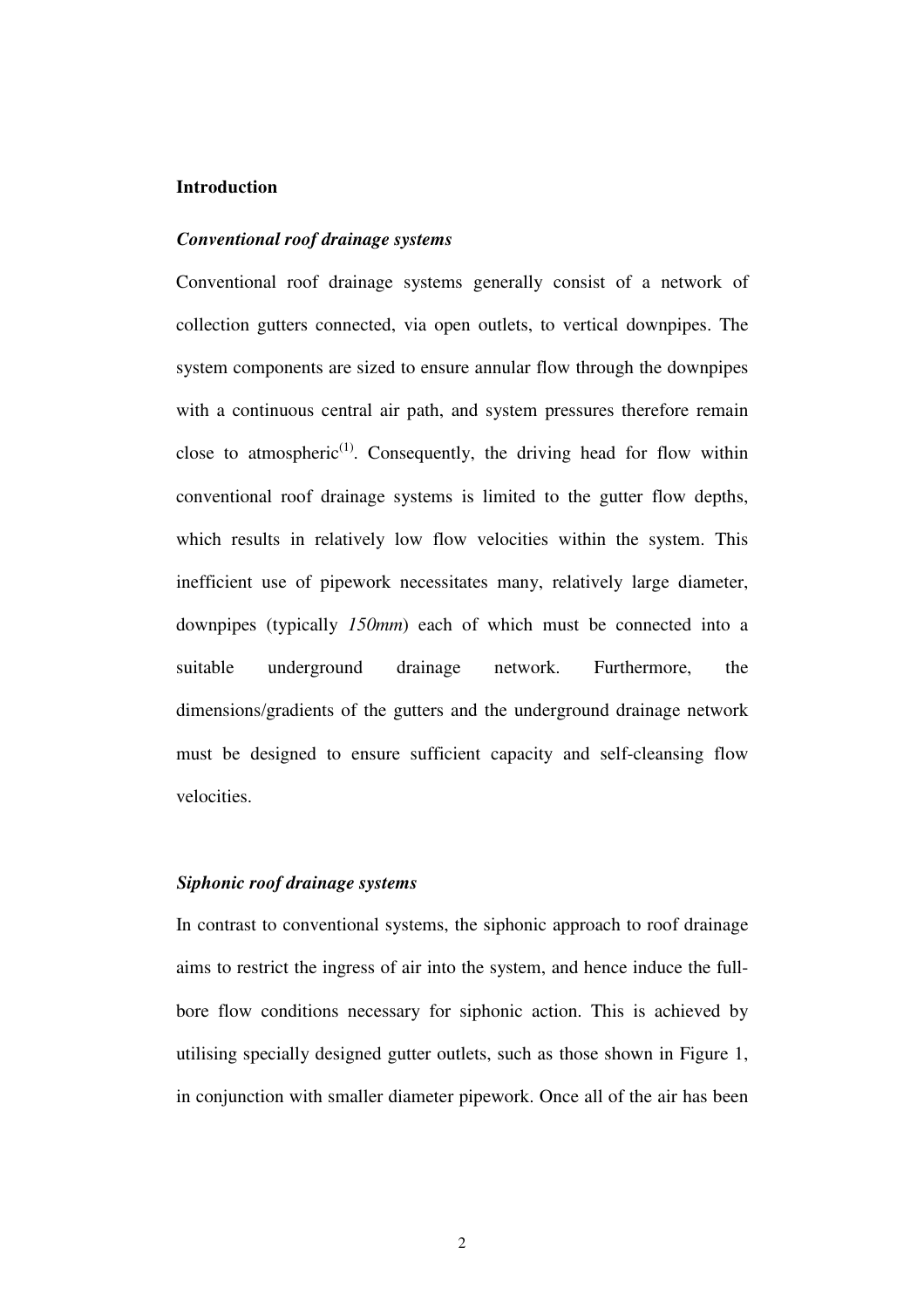purged from the system, siphonic action occurs and the system is said to have primed. Although siphonic gutter outlets normally incorporate vortex reducing elements, the turbulent gutter flow conditions will invariably result in small quantities of entrained air entering the system (up to  $10\%$ <sup>(2)</sup>), even when the outlets are fully submerged.

At its specific design condition, the driving head within a siphonic roof drainage system can be equal to the gutter flow depths *plus* the full vertical height between the outlets and the point of discharge. This yields significantly higher flow velocities than is possible in conventional systems, which means that attaining self-cleansing velocities is rarely a problem and more than one outlet can be connected to a single downpipe. As the flow is full-bore and de-pressurised, there is considerably more flexibility in pipe routing, allowing most of the horizontal collection pipework to be located just below roof level, and reducing the extent of costly underground drainage networks. In addition to these operational benefits, the small diameter pipework employed in siphonic roof drainage systems can have less of an architectural impact than conventional systems, and may even be incorporated within the building itself.

A siphonic roof drainage system will only operate efficiently at its design condition, e.g. a 1 in 30 year rainfall event; that is, only one rainfall event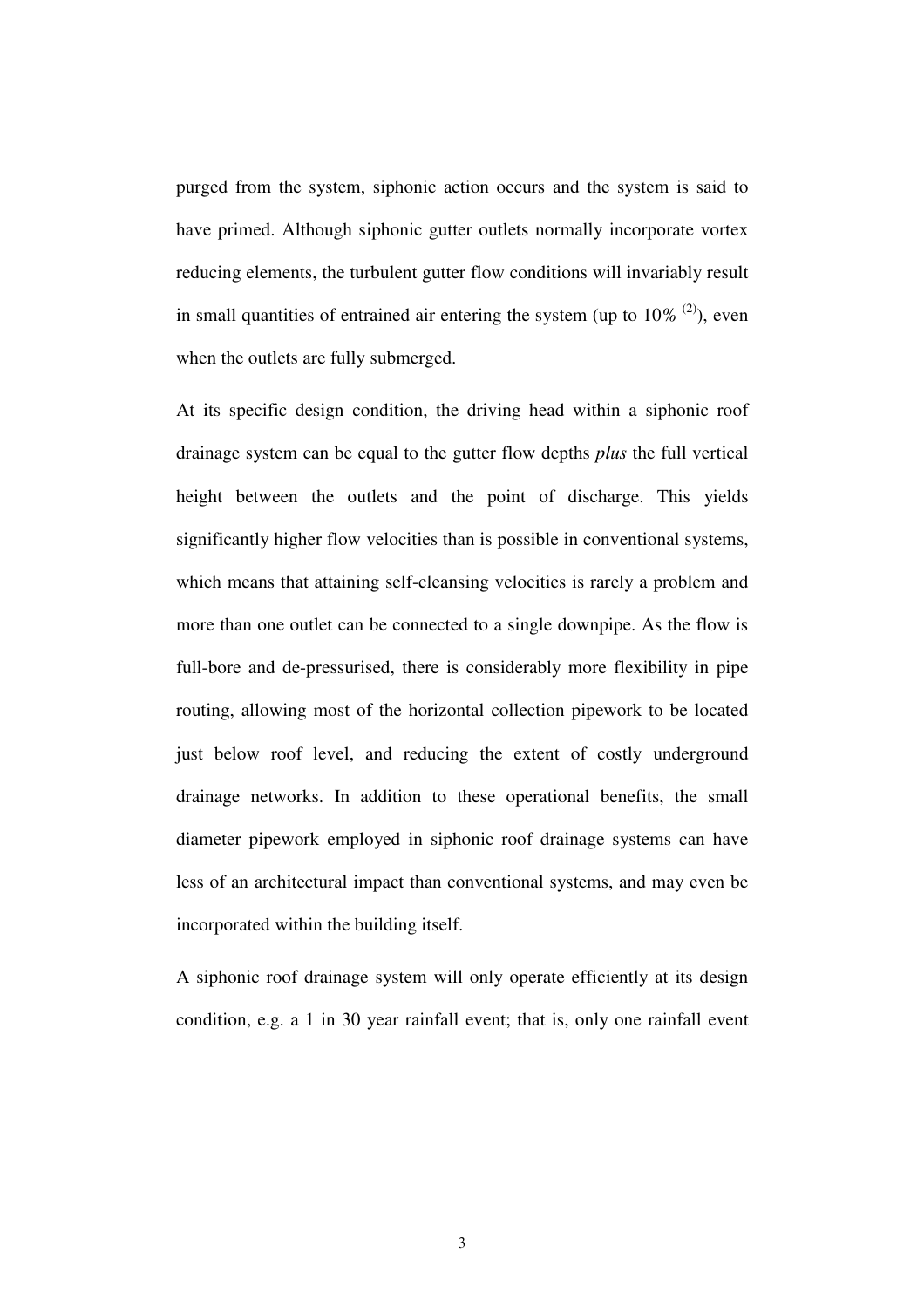matches any particular system<sup>#</sup>. Consequently, a siphonic system will rarely, if ever, operate at its design condition. If a siphonic system is exposed to a rainfall event which exceeds the design criteria, flooding may occur and the system may fail due to gutter overtopping. The more likely scenario is that a system will be exposed to a rainfall event below the design criteria. When this occurs, the flow conditions will differ from those in a fully primed system, their exact nature depending on the specific characteristics of the rainfall event. Similar conditions can occur if the flow distribution between gutter outlets is not as per design, possibly as a result of poorly installed roof surfaces/gutters or wind driven rainfall. Another disadvantage of siphonic roof drainage systems is that the restrictive outlets and small diameter pipework are relatively easily blocked by detritus in the flow, e.g. leaves. If a regular maintenance program is not adhered to, this can lead to operational problems and system failure <sup>(4)</sup>.

#### **Current State of Siphonic Roof Drainage Technology**

-

Since their development in Scandinavia in the late 1960s, siphonic roof drainage systems have gradually become accepted by the construction sector in most developed countries. Their high capacities and low architectural impact have made them particularly popular for large, prestigious

<sup>#</sup> The situation is slightly different where "secondary" systems have been installed. Typically, the "primary" system will drain rainfall events up to a predetermined notational return period. Beyond that level, runoff passes over weirs in the gutter and enters a "secondary" system<sup>(3)</sup>.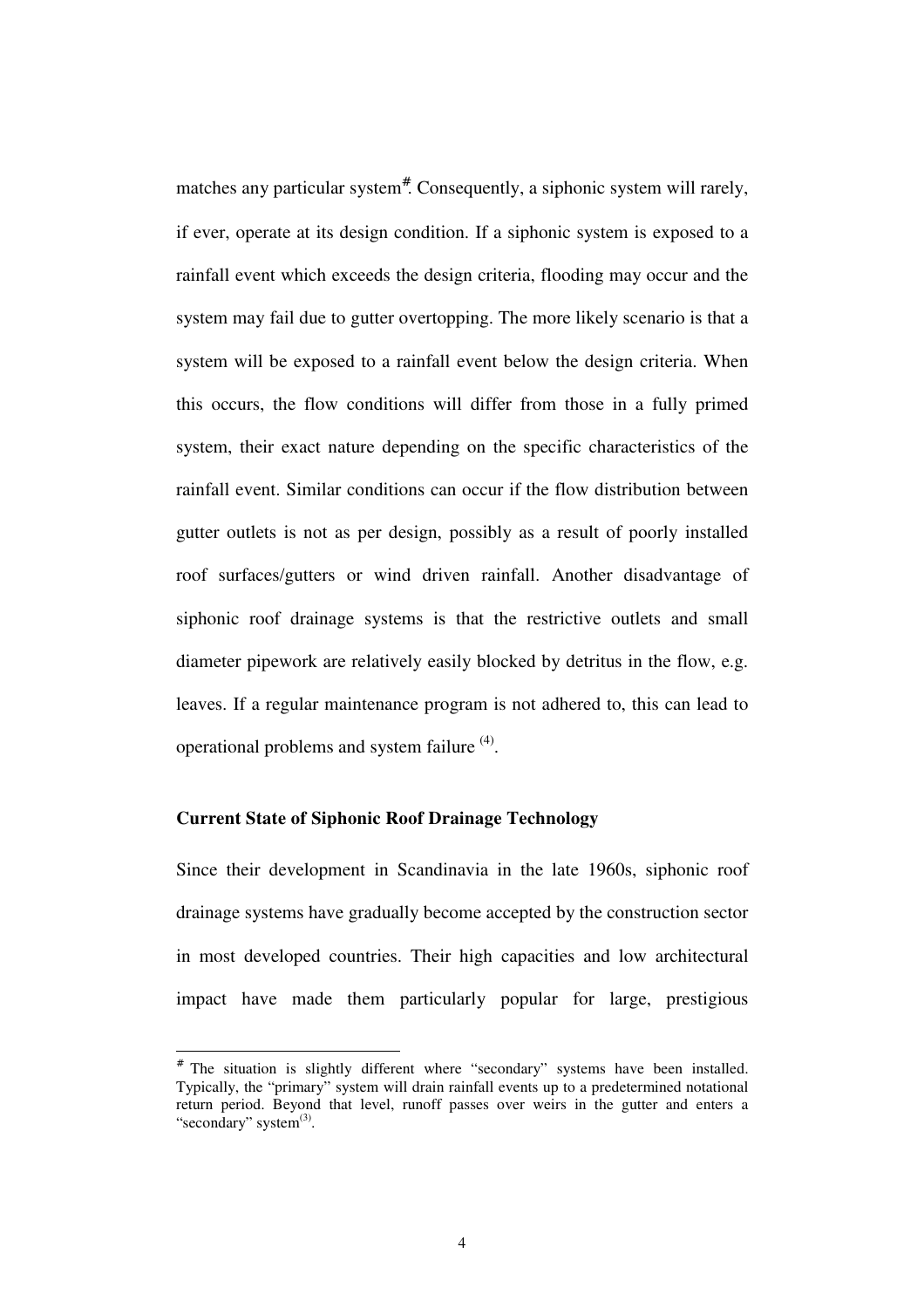developments such as airports and major sporting stadia, e.g. Chep Lap Kok Airport (Hong Kong) and The Olympic Stadium (Sydney, Australia). Despite this, siphonic roof drainage systems are virtually unheard of in the United States, with the authors knowing of only one such installation<sup> $(5)$ </sup>. The lack of acceptance of such technology in the United States may be due to a lack of understanding of the underlying principles of siphonic systems and problems involved in changing the necessary regulatory codes. Interestingly, there is no specific European standard for siphonic roof drainage systems.

Current design practice assumes that, for the specified design criteria, a siphonic system fills and primes rapidly with 100*%* water. This assumption allows siphonic roof drainage systems to be designed utilising steady state hydraulic theory. The steady flow energy equation is normally employed<sup> $(2,6)$ </sup>, with the elevation difference between the outlets and the point of discharge being equated to the head losses in the system. Although this design approach neglects the small quantities of entrained air that always enter a siphonic roof drainage system, it has been reported to yield operational characteristics similar to those observed in laboratory test rigs at the fully primed state<sup> $(2,7)$ </sup>. However, steady state design methods are not applicable when a siphonic system is exposed to a rainfall event below the design criteria, when the flow may contain substantial quantities of air, or an event with time varying rainfall intensity. As such events are the norm, it is clear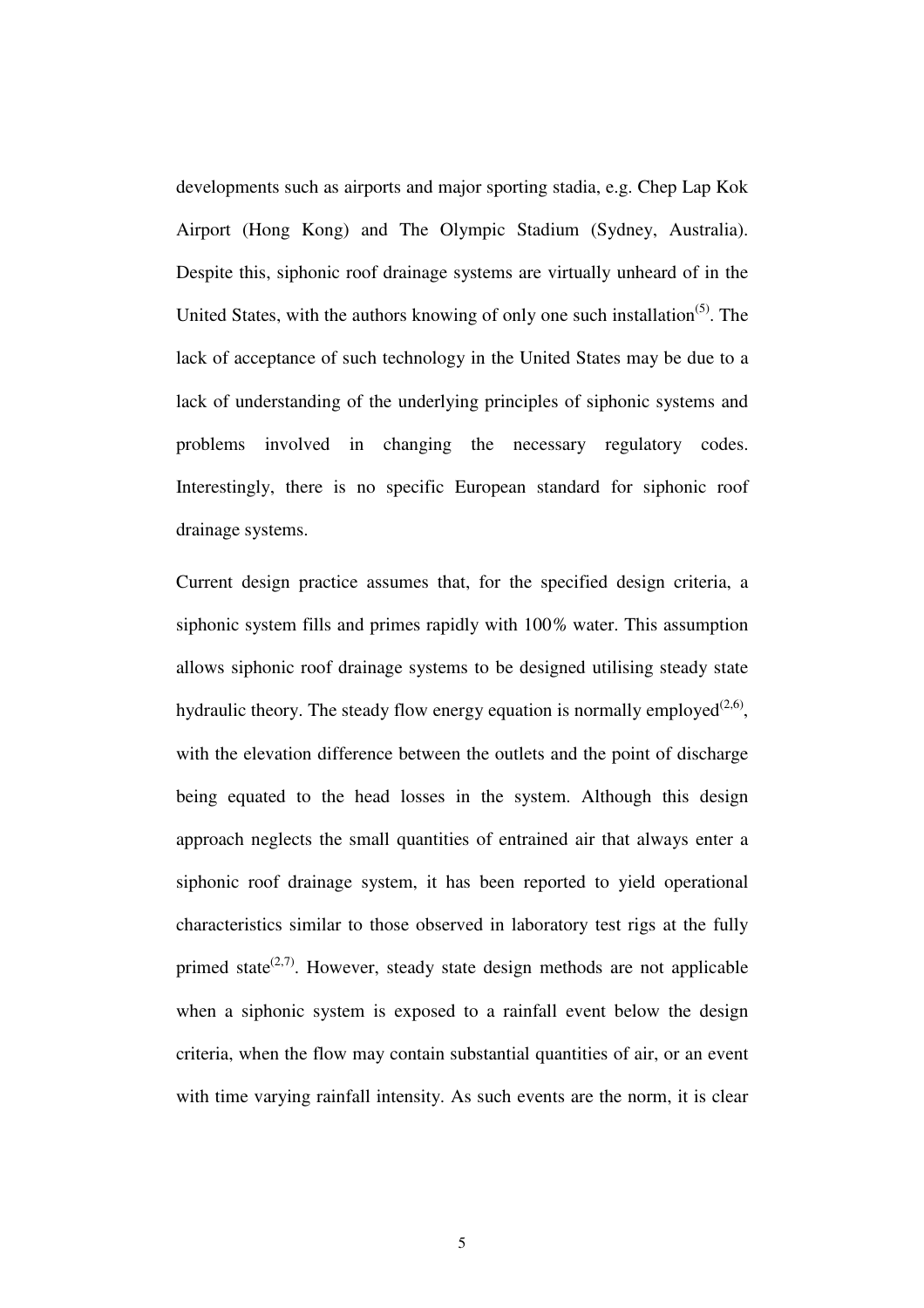that current design methods may not be suitable for determining the day-today performance characteristics of siphonic roof drainage systems. This is a major disadvantage, as it is during these events that the majority of operational problems tend to occur, e.g. noise, vibration and flooding.

In addition to these considerations, a number of more serious problems have occurred with specific siphonic roof drainage installations. These include a UK manufacturing plant, where the site layout necessitated the use of a "U bend" arrangement to connect the siphonic roof drainage system under an existing road, and into the surface water sewer network. Following installation, the gutters were observed to regularly overtop during insubstantial rainfall events. Inspection of the system indicated that this was due to the large air pocket that formed in the upward leg of the "U bend" arrangement; that is, the gutters overtopped before the system pressures had built up to the levels necessary to purge the system of this air. It is considered unlikely that current design methods would be capable of predicting this type of system failure. Another interesting example of the failure of a siphonic roof drainage system occurred at a storage depot in southern England. In this case, the siphonic system was subjected to a rainfall event which, although substantial, was less than the total system capacity (design capacity plus emergency provision). The resulting system pressures dropped below approximately –8*mH20*, causing the pipes to implode. This resulted in a reduction in system capacity, which led to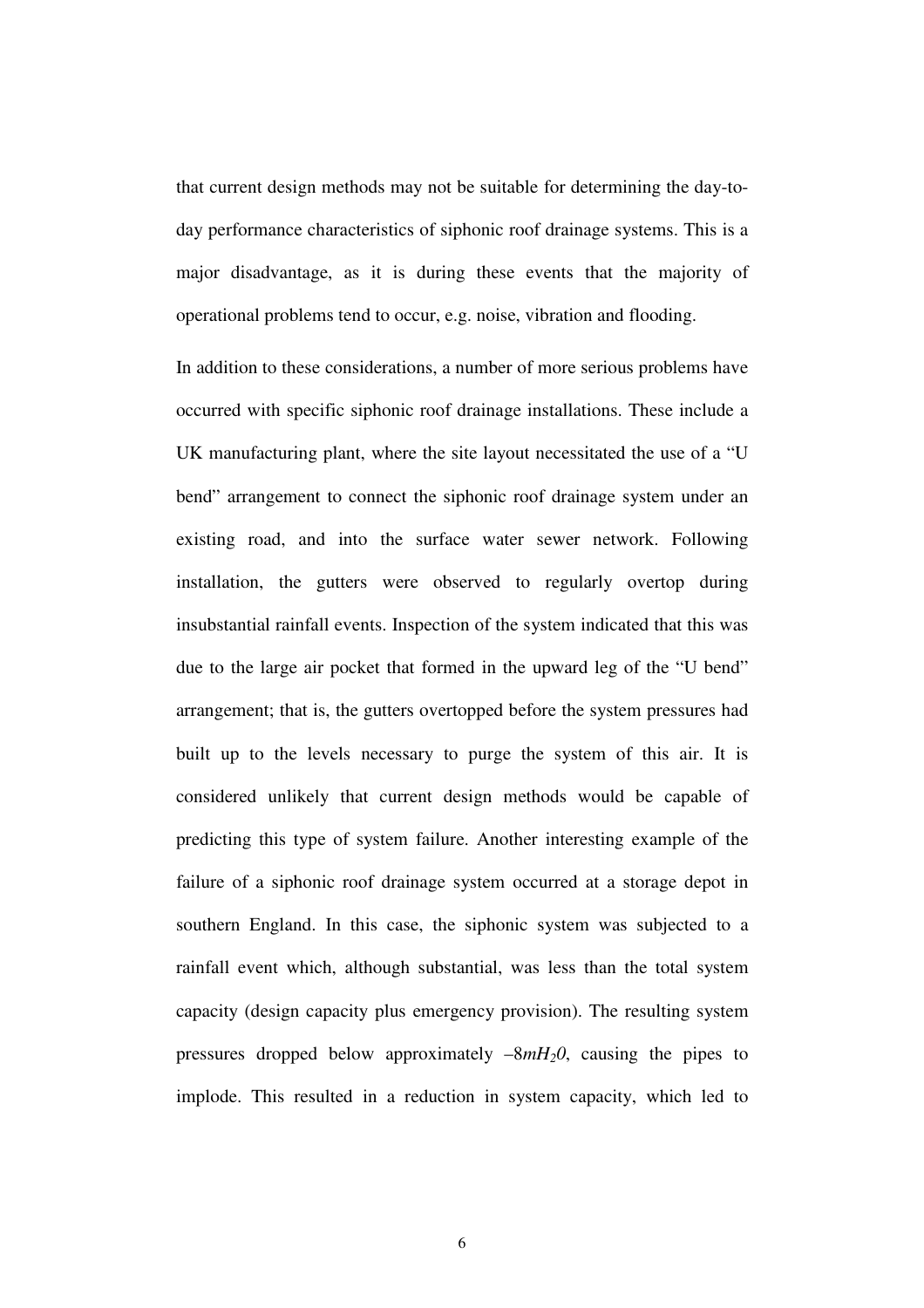overtopping of the gutters, flooding of the facility and an insured loss of several million pounds. Failures such as this illustrate the importance of considering system pressures, as well as total system capacity, during the design process.

It should be noted that, although the siphonic roof drainage industry and its clients are understandably reticent in publicising problems, it is considered that the number of system failures is only a tiny percentage of the large number of systems installed throughout the world. Furthermore, there is no evidence to suggest that siphonic systems are more prone to failure than conventional systems. Blockages remain the most common cause of operational problems and system failures, and these can be avoided with a regular maintenance programme.

## **Previous Relevant Research**

Although siphonic roof drainage systems have been in existence for approximately 30 years, it has only been since the mid 1990s that substantial research has been reported<sup>(7)</sup>. In terms of the priming of single outlet siphonic roof drainage systems, previous laboratory based research at Heriot-Watt University (Edinburgh, Scotland) has identified a number of distinct phases, including the formation of full-bore flow conditions and the movement of trapped air pockets<sup> $(7)$ </sup>. The results of this work have been used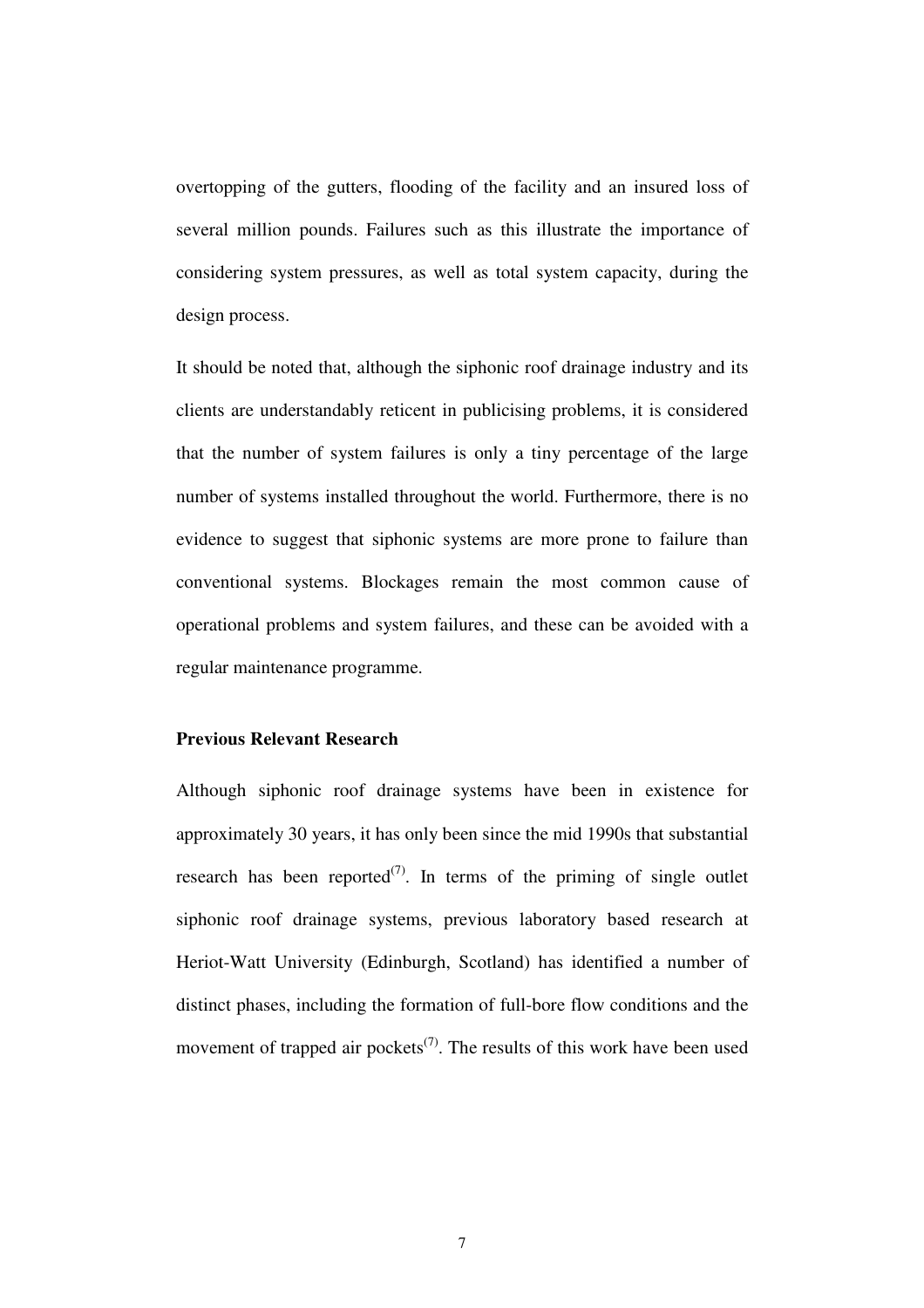as the basis of a numerical model capable of simulating the priming of single outlet siphonic systems $^{(8)}$ .

Further laboratory experimental work has confirmed that, at rainfall intensities less than 40*%* of the fully primed system capacity, single outlet siphonic systems act in a similar manner to conventional roof drainage systems<sup> $(7)$ </sup>. This work also confirmed the unsteady nature of the flow conditions within siphonic systems at rainfall intensities above 40*%* of the fully primed system capacity. Such conditions were shown to be characterised by cyclical variations in gutter water levels and system pressures, and were observed to result in large quantities of air being drawn into the system, leading to noise generation and structural vibration.

#### **Description of Research Programme**

The main aim of the research detailed in this paper is to extend the existing numerical model (*ibid.*) to enable the simulation of multi-outlet siphonic roof drainage systems. In this context, the term multi-outlet siphonic roof drainage system refers to a system where more than one gutter outlet is connected to the same downpipe. In order to achieve this aim, it was first necessary to gain a better understanding of the conditions occurring within such systems, with particular reference to priming and the effect of different gutter inflow combinations. This was accomplished through laboratory experimental work and field observations.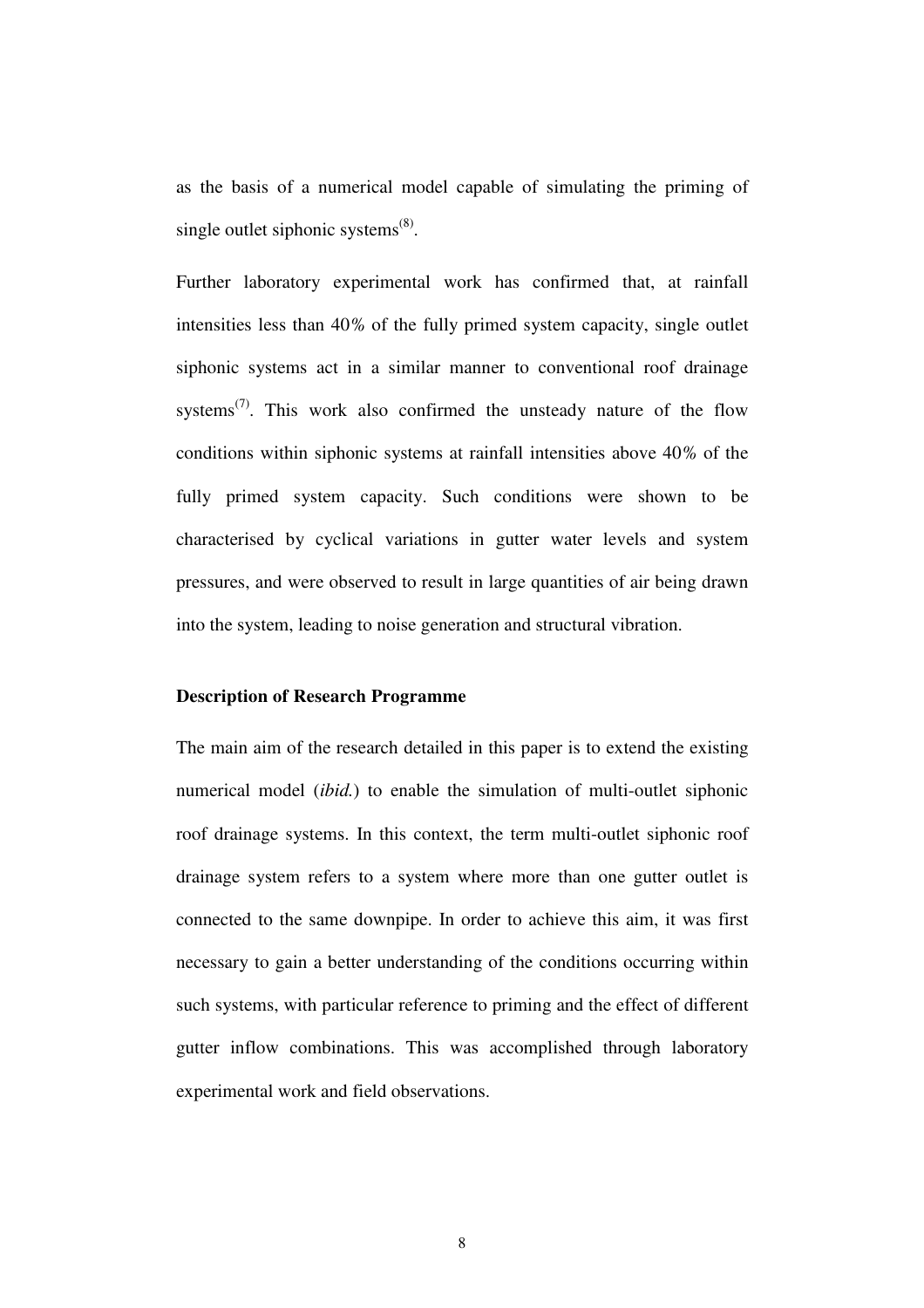#### **Laboratory Investigation**

#### *Overview*

Experimental work was undertaken using the laboratory test rig detailed in Figure 2. To ensure realistic flow conditions, each gutter was fed via a rear supply trough and a simulated sloping roof. Pressure transducers were installed in the base of the gutters to measure flow depths, and in the crown of the connected horizontal pipework to measure system pressures. In addition, magnetic induction flowmeters were used to measure the gutter inflow rates. The transducers and flowmeters were connected to a PC based data acquisition system, capable of sampling data at frequencies of up to 30*kHz*. All the pipework was transparent, allowing direct observations and high speed video capture to assist identification of relevant flow conditions.

Using the equipment detailed above, laboratory experiments were undertaken to determine the flow conditions arising as a result of the following realistic scenarios:

- Design criteria rainfall events (fully primed system) constant gutter inflows
- Rainfall events below the design criteria
- Design criteria rainfall events (fully primed system) varying gutter inflows
- Rainfall events above the design criteria
- Total blockage of one of the outlets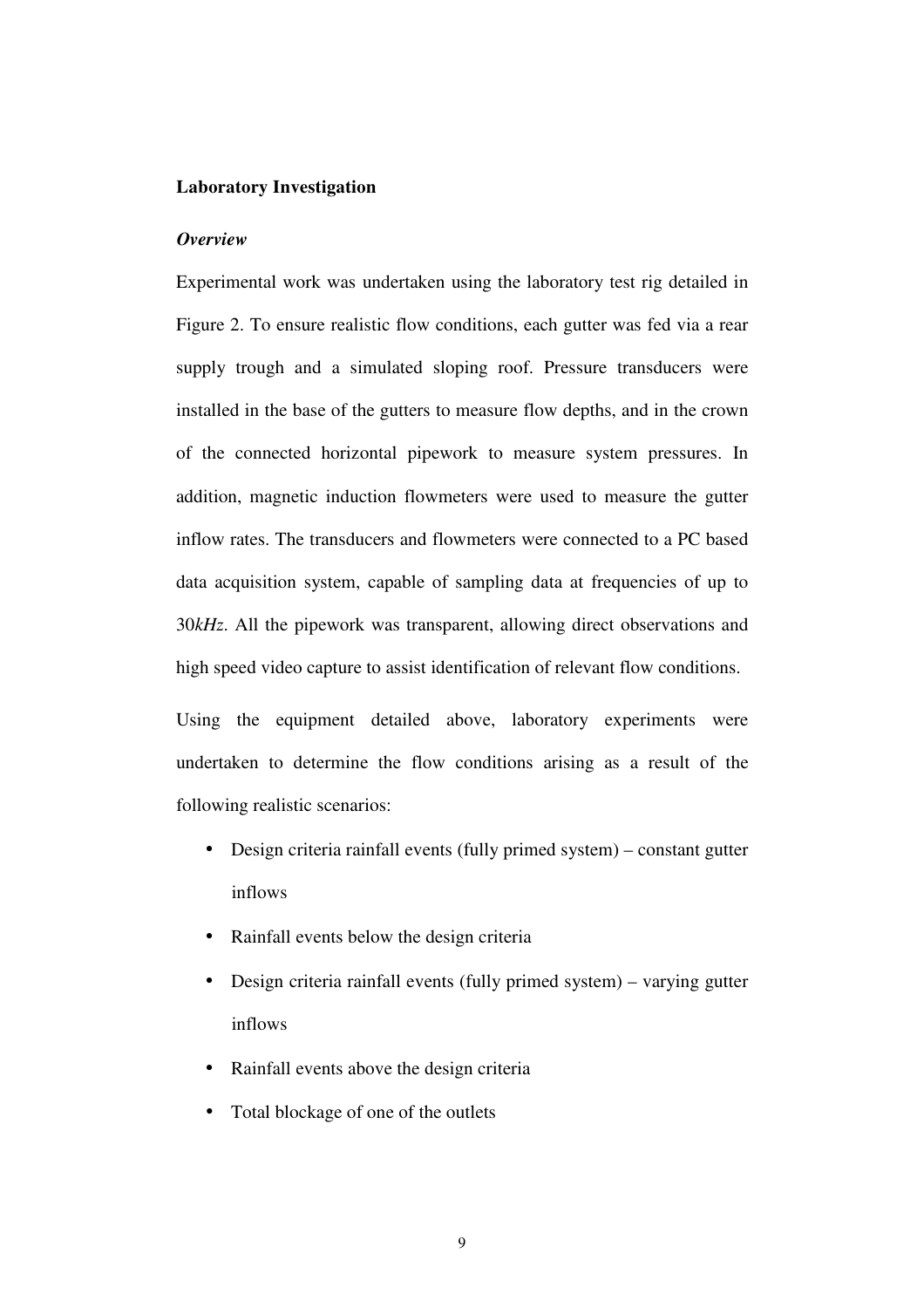In addition to the above, experimental work was also undertaken to determine the effect, upon system performance, of different types of system terminations. This was considered an essential element of the investigation, as it is this section which provides the interface between the siphonic roof drainage system and the connecting drainage network.

With reference to Figure 2 and the experimental data detailed herein, *branch 1* refers to the pipework connecting *gutter 1* to the branch junction, *branch 2* refers to the pipework connecting *gutter 2* to the branch junction and *common pipe* refers to the pipework downstream of the branch junction. It should also be noted that, unless otherwise stated, the gutter inflow rates were constant throughout the testing periods, i.e. the simulated rainfall events were assumed to "instantaneously" reach a constant intensity.

# *Design criteria rainfall event (fully primed system) – constant gutter inflows*

Priming of the laboratory siphonic test rig was observed to occur when the inflow to *gutter 1* was set to 5.85*l/s* and the inflow to *gutter 2* was set to 7.78*l/s*. As the two gutters were located at the same elevation above the point of discharge, the difference in inflows required for siphonic conditions was due solely to the different branch configurations. This is highlighted by inspection of Figure 2, which indicates that the head losses associated with the *branch 2* configuration would be significantly less than those associated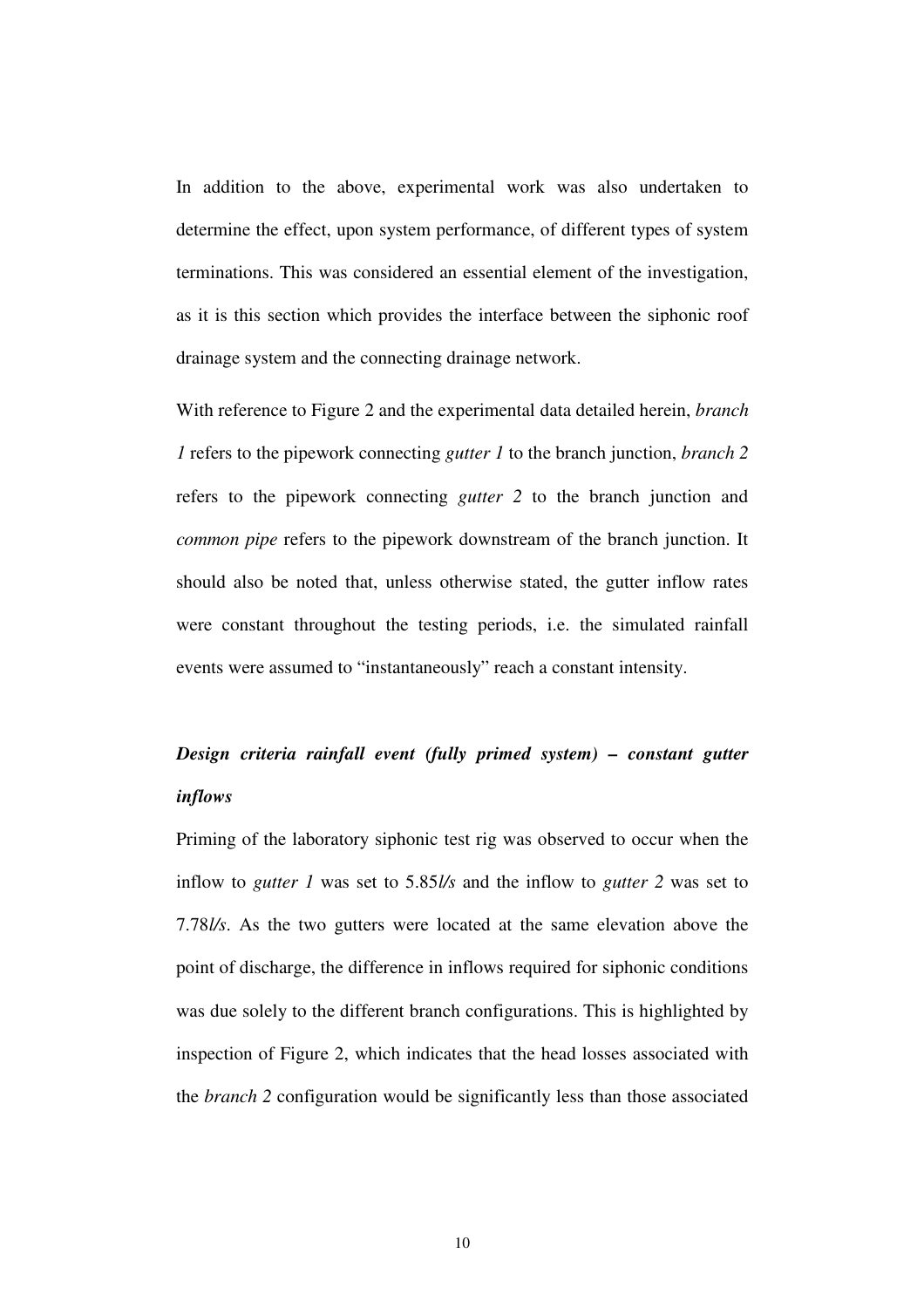with the *branch 1* configuration. The priming procedure of the siphonic test rig was generally observed to occur as follows:

- 1. *Initial gutter inflow:* At the start of the simulated rainfall event, the gutter water levels and the system inflows were relatively low, leading to free surface, subcritical flow within the horizontal pipework and annular flow within the vertical pipework.
- 2. *Formation and movement of hydraulic jumps:* As the gutter water levels increased, so the system inflows increased, leading to supercritical flow at the upstream end of the branches and the formation of hydraulic jumps immediately upstream of the branch junction (refer to Figure 3a). As the system inflows increased further, the hydraulic jump in *branch 1* moved upstream and its height increased. Similar observations were made with respect to the flow conditions in *branch 2*, although the upstream movement of the hydraulic jump was less marked.
- 3. *Formation and propagation of full-bore flow:* Eventually the downstream depth of the hydraulic jump in *branch 1* became equal to that of the pipe diameter, and full-bore flow developed (refer to Figure 3b). Once fullbore flow conditions formed, they were seen to propagate downstream into the *common pipe* and, to a lesser extent, further upstream into *branch 1*. Similar observations were made with respect to the flow conditions in *branch 2*, although the propagation of full-bore flow was less marked.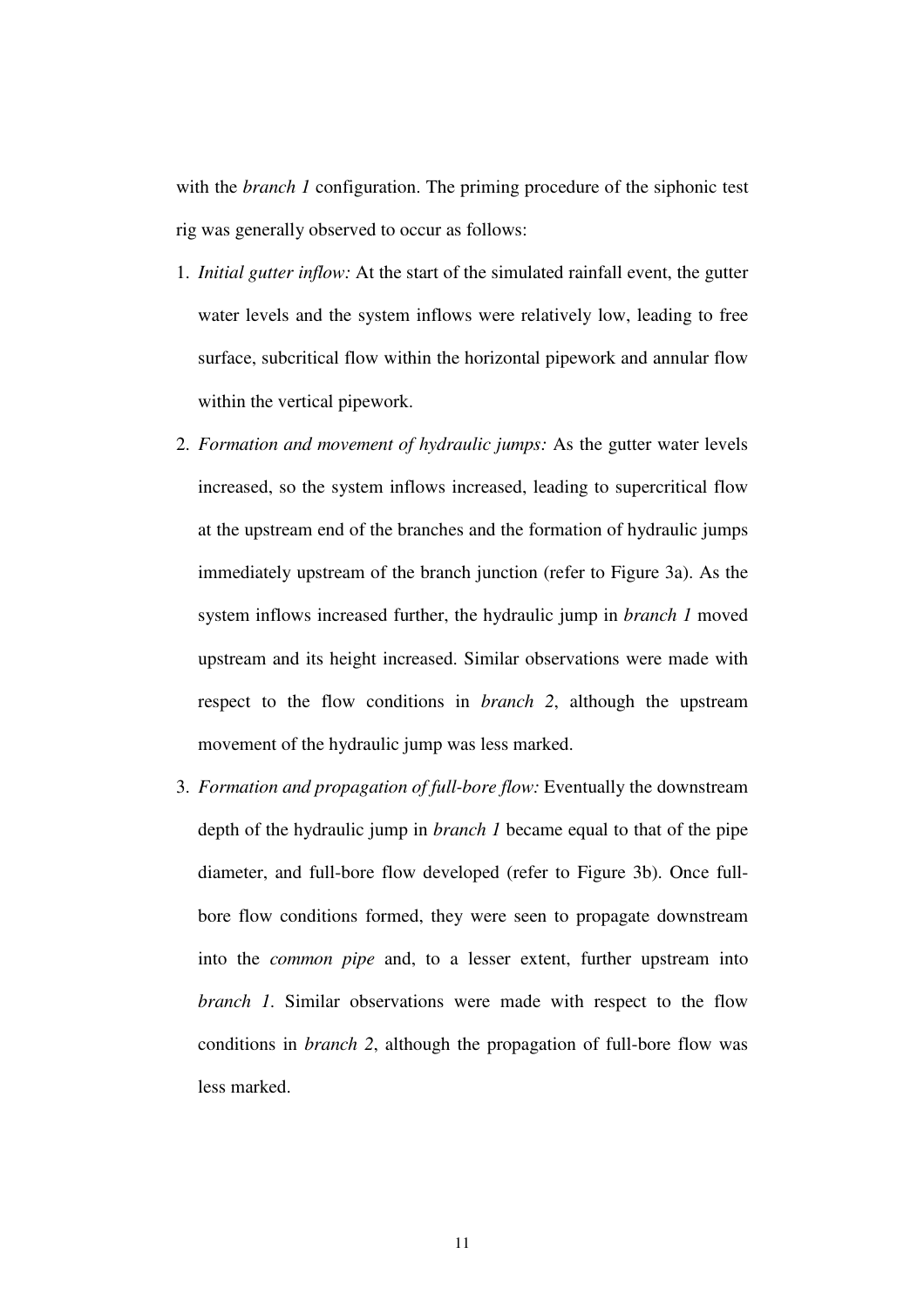- 4. *Depressurisation of flow:* When full-bore flow conditions reached the vertical section of the *common pipe*, the mass of water collecting in the vertical pipework caused depressurisation of the system, which resulted in an increase in the system inflows. This led to the development of fullbore flow conditions at the upstream ends of both branches. In turn, this trapped volumes of air between the hydraulic jumps and the upstream end of the branches (refer to Figure 3c). The volume of air trapped in *branch 2* was significantly less than that trapped in *branch 1*.
- 5. *Partial re-pressurisation of flow:* As the system inflows continued to increase, the airpocket trapped in *branch 1* moved downstream at the local velocity of the flow. When this air pocket passed into the vertical pipework it caused a partial re-pressurisation of the entire system. The smaller airpocket in *branch 2* also moved downstream, although it appeared to become mixed with the water at the branch junction, forming a "bubbly flow" that did not have such a significant effect on system pressures.
- 6. *Fully primed system:* Once all of the initial air pockets had left the downstream end of the vertical downpipe, the pressures decreased and remained relatively constant. The system was then fully primed, although it was observed that small quantities of entrained air continued to enter with the water inflows.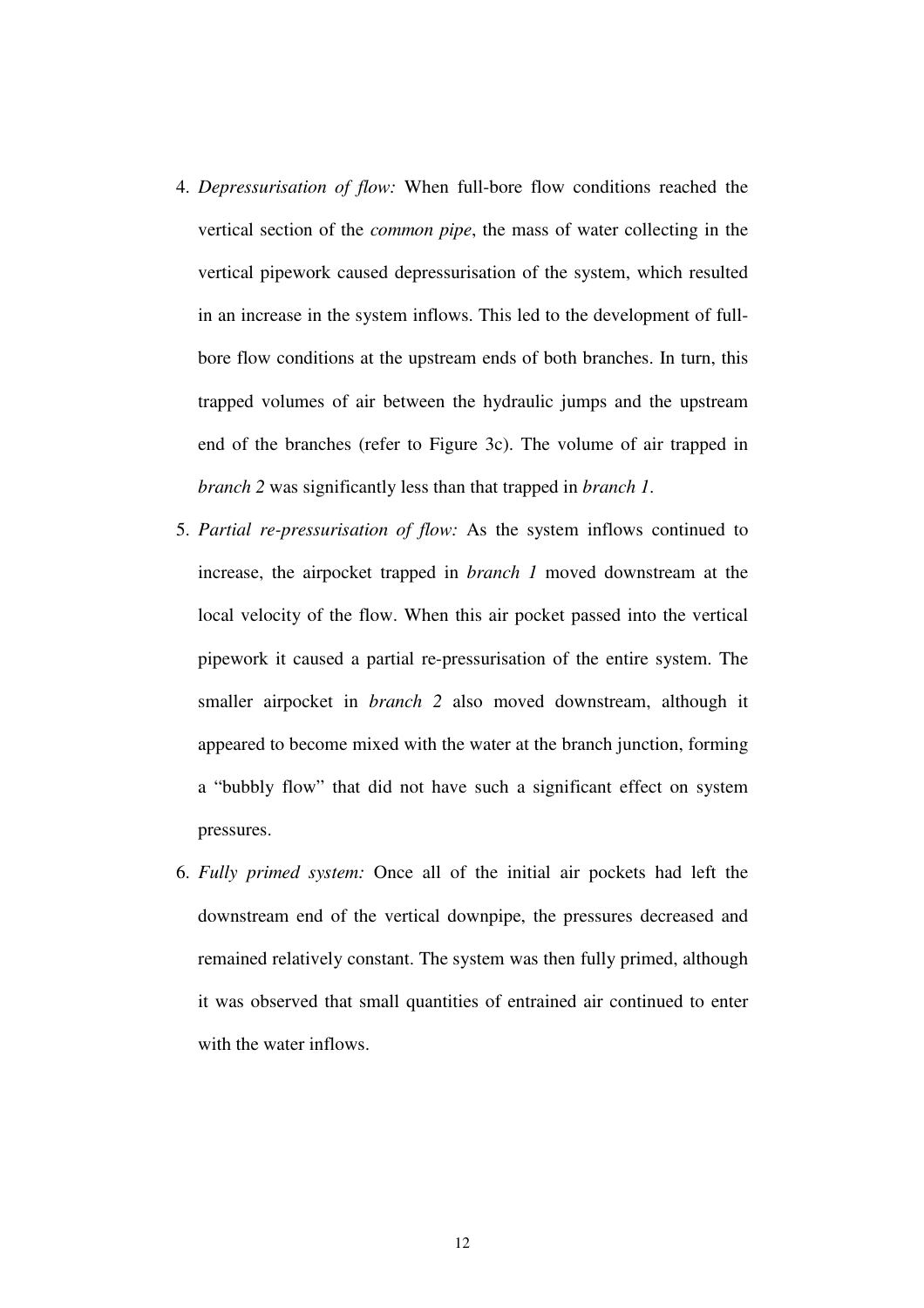The gutter depths and system pressures recorded during the priming of the siphonic test rig are shown in Figure 4. The time lag between pressure peaks clearly illustrates that the re-pressurisation wave was generated at the downstream end of the *common pipe*, and propagated upstream. The 0.04 second time lag shown between transducers 3 and 5, which were 2.3*m* apart, yields a wave propagation velocity of 57.5*m/s*. Noting that the laboratory pipework was not restrained against radial or longitudinal movement, an iterative solution of the appropriate wave speed equation<sup> $(9)$ </sup> yields an air content of 5.4*%* for a wave propagation velocity of 57.5*m/s*. Although this can only be considered to be an approximation of the actual air content within the flow, it is of a similar magnitude to that previously estimated for single outlet systems<sup> $(7)$ </sup>.

Employing a design program used by industry, it was predicted that siphonic conditions would occur at the measured gutter inflow rates if the internal roughness of the pipework was 0.028*mm*. Although such a roughness value is considered to be reasonable for the type of pipework employed in the laboratory test rig, the system pressures predicted by the design program were up to ~40*%* lower than those actually measured in the laboratory. These discrepancies were considered to be due to inaccuracies in the predicted head losses across fittings and the simplifying assumptions employed within the program.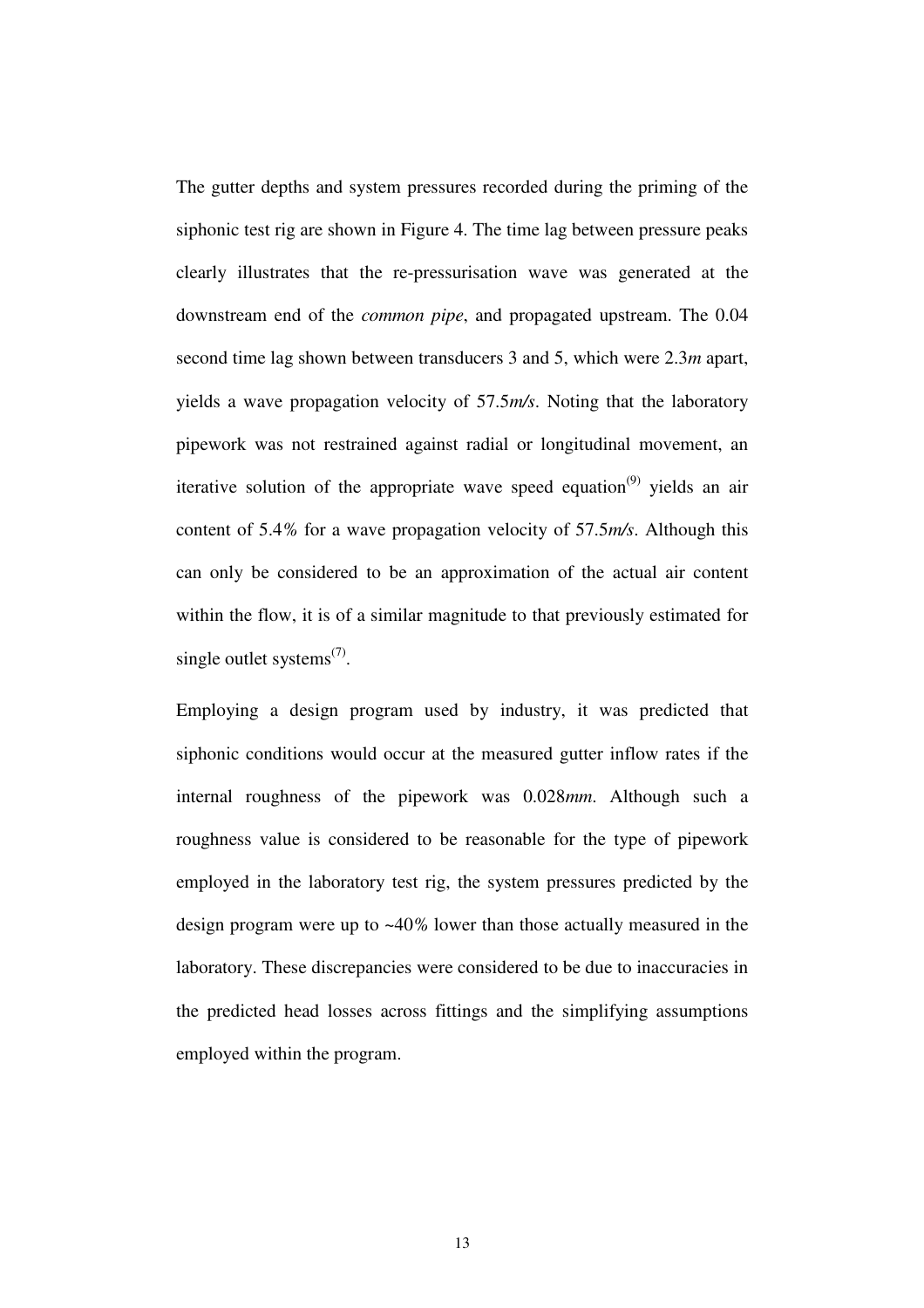The recorded data and observations confirm that the priming process for a multi-outlet siphonic system is similar to that which occurs with a single outlet siphonic system<sup> $(7)$ </sup>. The only significant difference is that the increased complexity of the multi-outlet system results in more complex flow conditions, particularly with respect to the formation and movement of trapped air within the system. This is evidenced by the variable nature of the pressure traces prior to the priming of the system. This was also confirmed during the experimental work, where it was observed that the movement of the air pocket from *branch 2* occasionally varied from the general case outlined previously. High speed video footage indicated that the air pocket from *branch 2* would move downstream as a single entity if it reached the branch junction at the same time as the air pocket from *branch 1*. If it reached the junction after the air pocket from *branch 1*, the full-bore flow conditions at the junction represented such a restriction that the air pocket could not move downstream as a single entity. Instead, the turbulent conditions in this region led to the formation and downstream movement of a section of "bubbly flow" (air and water mixture).

### *Rainfall events below the design criteria*

Experimental work has indicated that, at flow rates up to approximately 15*%* of the design criteria inflows, the laboratory test rig behaved as a conventional roof drainage system; that is, the flow conditions remained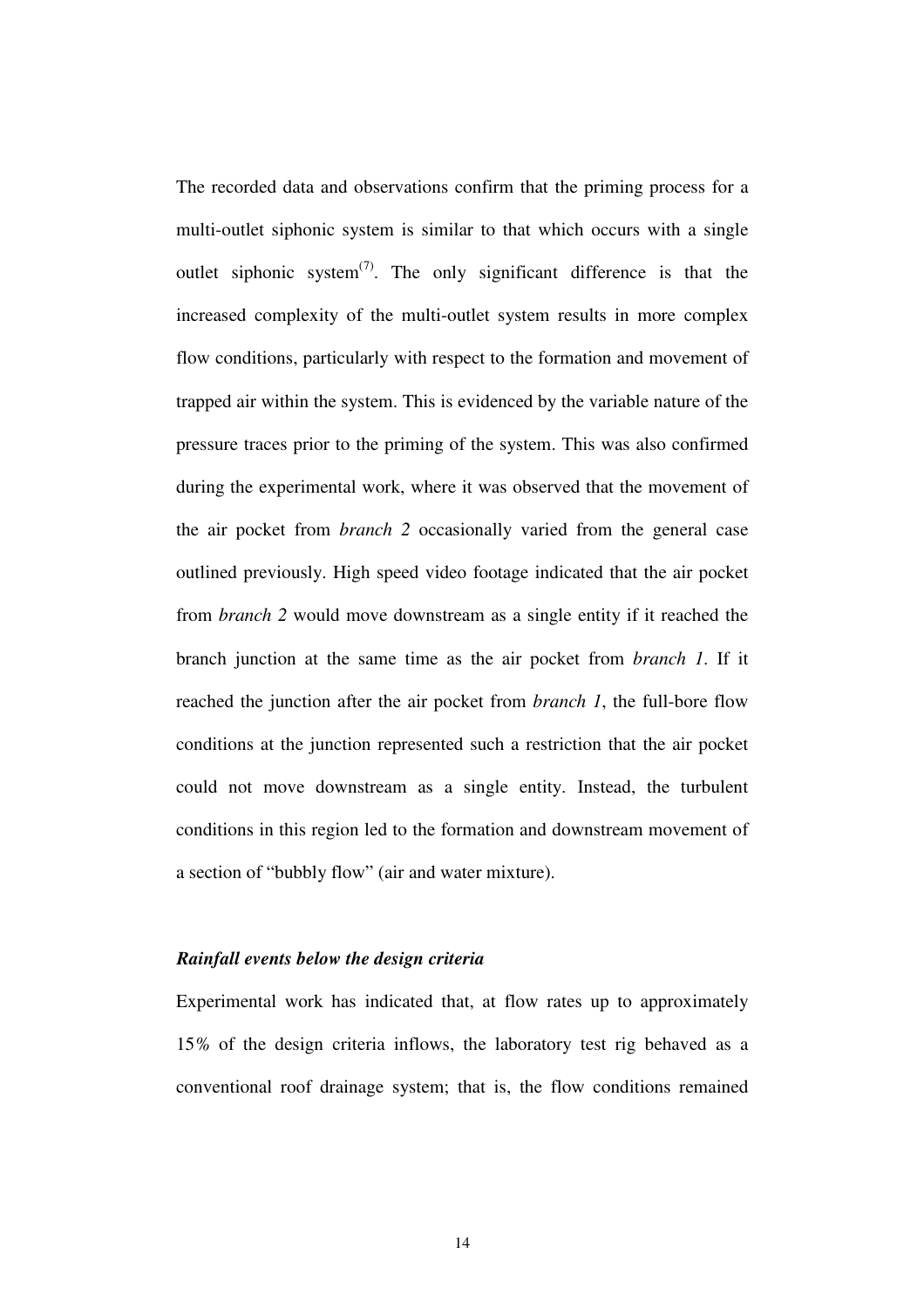free surface/annular throughout. At all other flow rates below the design criteria inflows, the system conditions were observed to be unsteady. With reference to Figure 5, it was determined that the flow would exhibit one of the following sets of characteristics:

- 1. *Regime 1 system inflows between 15% and 40% of the design criteria inflows:* These levels of inflow resulted in highly unsteady conditions, characterised by cyclical periods of positive and negative pressures. Such conditions were caused by low gutter flow depths, which meant that siphonic action could only be sustained for short periods; that is, once initiated, siphonic action would quickly drain one or both of the gutters, creating an airpath to the atmosphere and hence breaking the siphon.
- 2. *Regime 2 system inflows between 40% and 60% of the design criteria inflows:* These levels of inflow resulted in oscillating, constantly negative system pressures that were above those associated with the fully primed system. Such conditions were caused by intermediate gutter flow depths, which were sufficiently high to ensure a continuous siphonic action but were not high enough to "swamp" the vortices that occurred around the gutter outlets. These vortices led to large amounts of air being entrained into the water flows, which in turn resulted in lower flow rates and higher pressures than those associated with the fully primed system (95*%* - 100*%* water).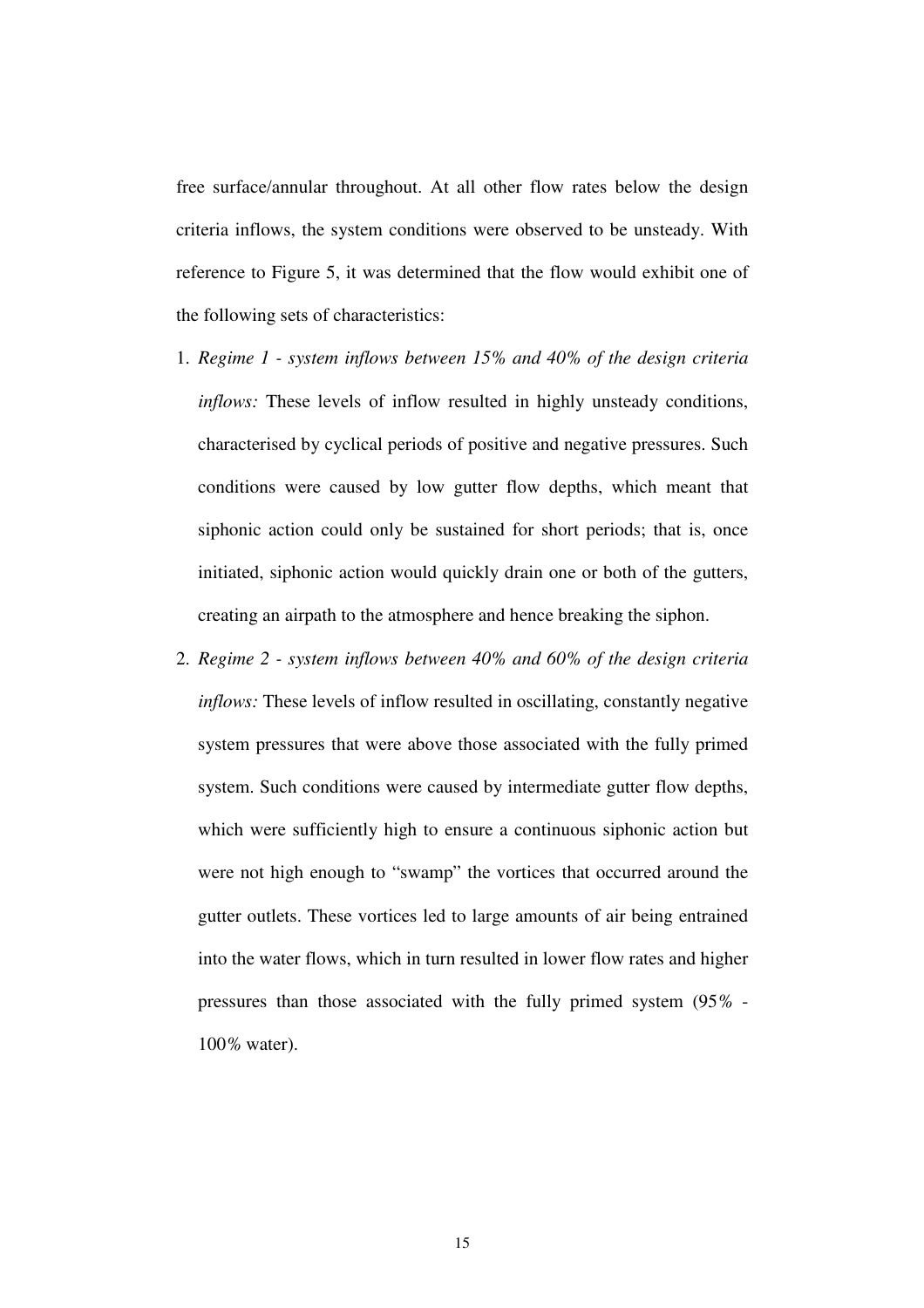3. *Regime 3 - system inflows above 60% of the design criteria inflows:* At these levels of inflow, the system pressures initially mirrored those occurring in a fully primed system, although they shortly returned to the type of higher, oscillatory pressures associated with *Regime 2*. Such conditions arose as the gutter flow depths were only sufficient to sustain full siphonic action for a short period. After this, the gutter depths decreased to levels that enabled large quantities of air to become entrained with the water inflows.

In general, it was determined that, with the inflow to one of the gutters fixed at a constant rate, increasing the inflow into the remaining gutter resulted in steadier and lower system pressures. This was as expected, as an increase in total system inflow leads to a decrease in the volume of air being drawn into the system together with an increase in energy losses. It was also apparent that, for the same total system inflow, overtopping became less likely as the ratio of the gutter inflows  $(Q_{gutter 1}: Q_{gutter 2})$  approached that of the fully primed system (7.78:5.85  $\approx$  1.33:1). This was again as expected, a more even gutter flow distribution increasing the probability of siphonic operation.

The disparity between the transition from free surface/annular to unsteady/siphonic conditions in the multi-outlet system and the single outlet system<sup> $(7)$ </sup> mentioned previously is considered to be due to the smaller pipe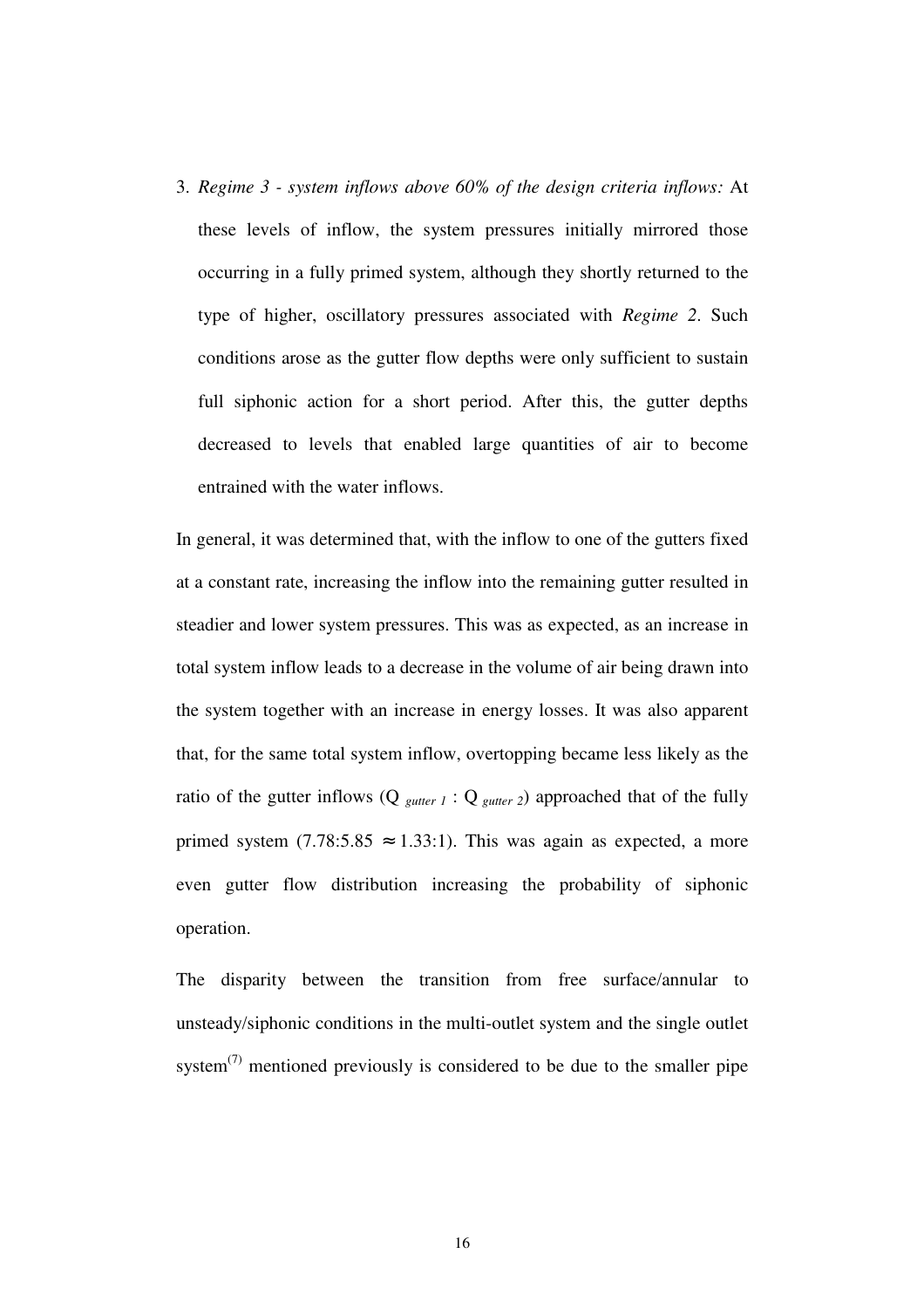diameters employed and the flow distorting effect of the branch junction in the multi-outlet system.

# *Design criteria rainfall event (fully primed system) – varying gutter inflows*

As many real rainfall events progressively build in intensity, experimental work was undertaken to assess the effect of gradually increasing the gutter inflows up to design criteria levels. The only significant difference between these results and those obtained with constant gutter inflows was that it took longer for the system pressures and gutter flow depths to build up to the those necessary purge the air from the system, and initiate siphonic action

Additional experimental work was also undertaken to determine the effect of staggering the gutter inflow start times, which would represent systems incorporating widely varying roof geometries, e.g. one gutter outlet serving a steeply pitched roof and one gutter outlet serving a shallower pitched roof. As may be appreciated, the resulting flow conditions were very complicated, exhibiting two or three of the unsteady flow regimes identified previously. However, it was apparent from the data collected that, after a short period at the design criteria inflows, the gutter flow depths and system pressures mirrored those obtained with synchronised inflow start times (refer to Figure 4).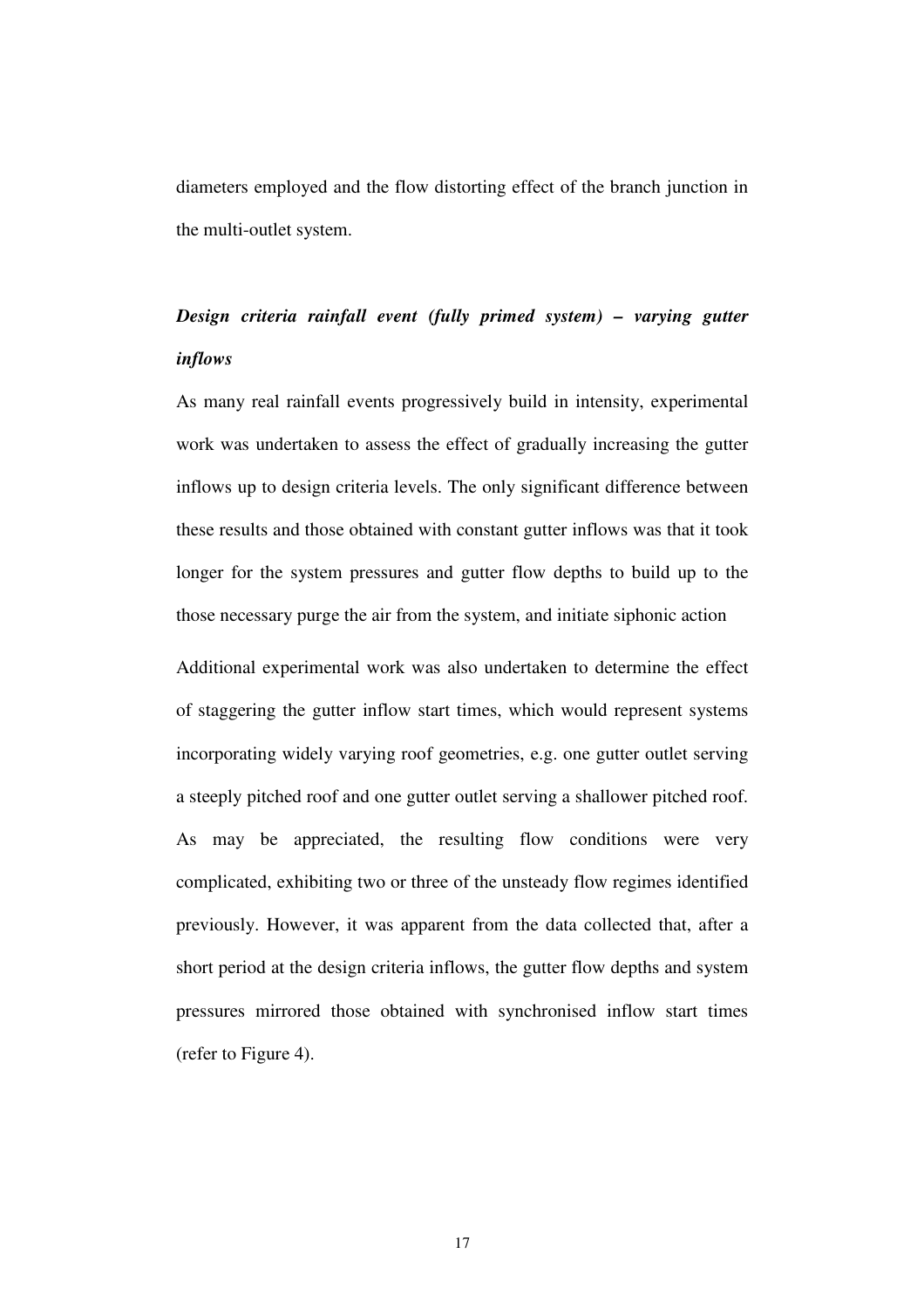#### *Rainfall events above the design criteria*

Laboratory experiments undertaken with rainfall events above the design criteria indicated that the system pressures were almost identical to those obtained at the design condition. However, the additional system inflows above the design criteria levels resulted in continuously increasing gutter depths, which would have eventually lead to overtopping of the gutter(s). If the slight variations in driving head associated with higher gutter depths are disregarded, these observations confirm that the system pressures occurring once a siphonic system has become primed are the minimum possible, and the capacity is the maximum possible, for that particular system.

#### *Total blockage of one of the outlets*

An example of the data obtained from laboratory experiments undertaken with one of the outlets blocked is shown in Figure 6. This scenario seeks to represent the sudden blockage of an outlet caused by detritus in the flow. It can be seen that, whilst the outlet in *gutter 1* (*outlet 1*) was completely blocked (0*s* to 178*s*), the laboratory test rig acted as a single outlet siphonic system, with the pressures stabilised at the relevant fully primed levels and the flow depth in *gutter 2* approaching a steady state. Table 1 summarises the salient system conditions pertaining to Figure 6, when *outlet 1* was blocked, and Figure 4, when both outlets were open. As shown, although the total system capacity was lower with *outlet 1* blocked, the capacity of the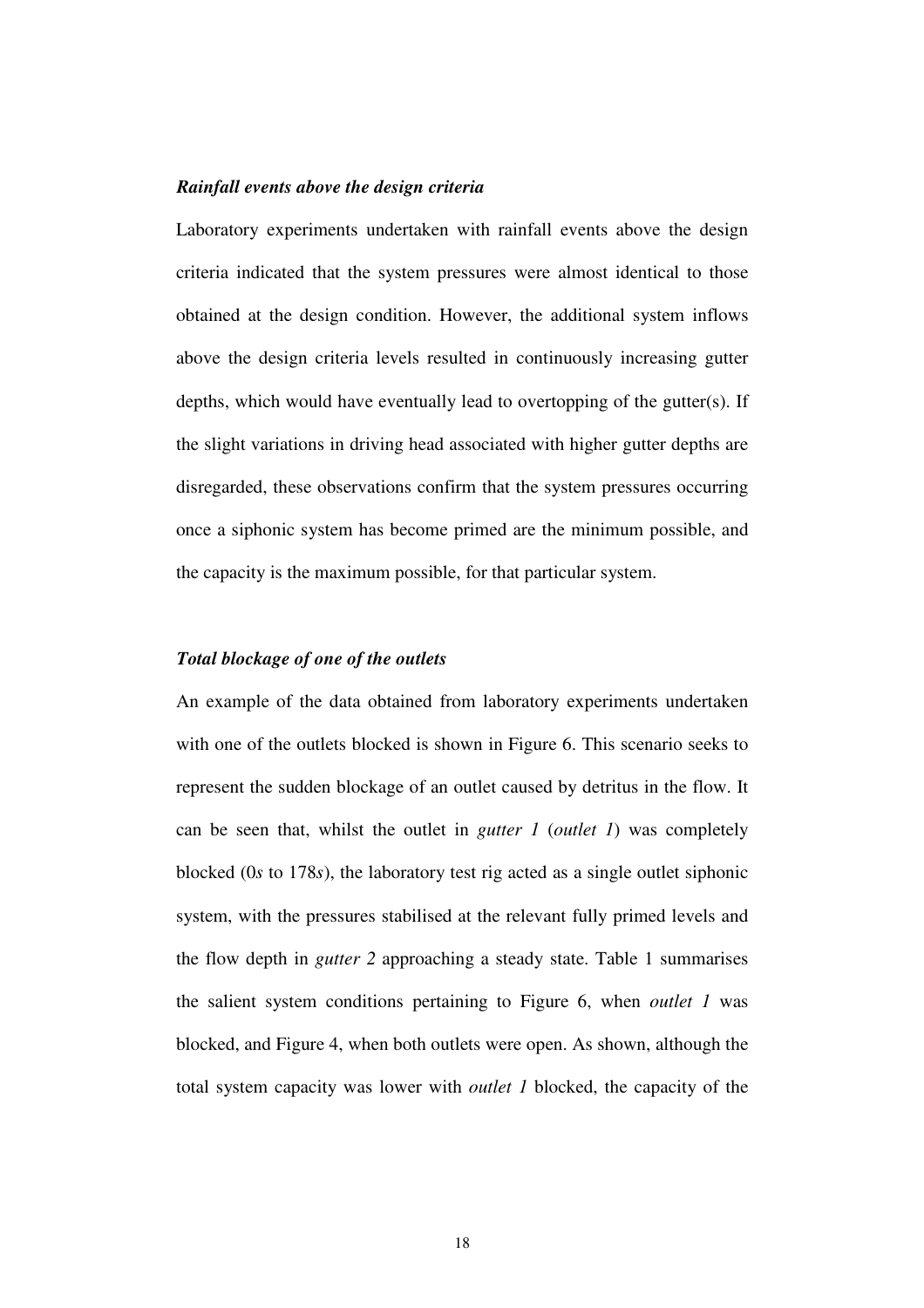open outlet in *gutter 2* was actually higher than was the case in an unblocked system. The data in Table 1 also highlight that system pressures were considerably lower when *outlet 1* was blocked. This would indicate that, if a system were designed to operate at pressures below approximately  $-7mH<sub>2</sub>O$ , a complete blockage of one of the outlets might result in the onset of cavitation and/or failure of the system by pipe deformation.

Figure 6 also indicates that, when *outlet 1* was unblocked (178*s* to 197*s*), the system quickly reverted to a multi-outlet mode of operation. As experimental restrictions meant that there could be no inflow into *gutter 1*, an airpath to the atmosphere was created, leading to the cessation of siphonic action, an increase in system pressures and a decrease in system flow rates. This resulted in a very rapid increase in the water level within *gutter 2*, and would have led to overtopping of this gutter if *outlet 1* was not re-blocked (after 197*s*). In real situations, the water collected in a gutter whose outlet is blocked would prevent such dramatic pressure changes occurring when the outlet became unblocked. However, these data do indicate the operational problems that could occur in a multi-outlet siphonic system if one of the outlets is not submerged and is allowing large quantities of air to enter the system.

#### *Effect of different system termination configurations*

To ensure the efficient operation of a siphonic roof drainage system, it is essential that full-bore flow conditions are broken before any connection to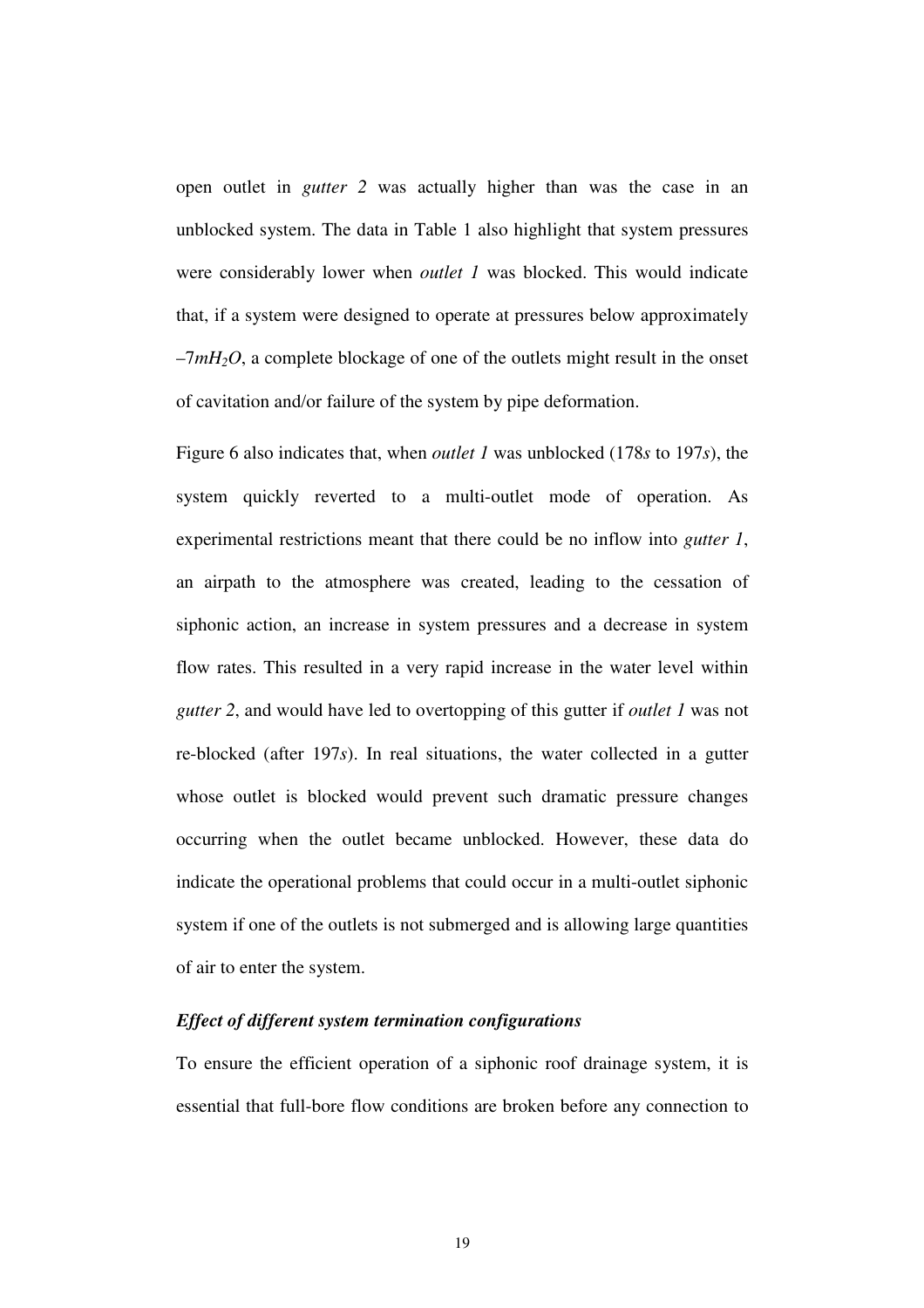the surface water sewer network. If not, the flows within the siphonic system and the sewer network may interact, leading to unpredictable conditions and potential problems. Breaking of full-bore flow conditions can only be guaranteed by ensuring that the flow exits the siphonic system above the highest water level in the surface water sewer. However, as surface water sewers are normally designed to a lower level of risk than roof drainage systems, it is clear that a rainfall event which causes the priming of a siphonic roof drainage system may also cause surcharging of the downstream surface water sewer; a scenario that could lead to the type of flow interactions discussed above. Therefore, experimental work was undertaken to determine the effect of terminating a siphonic roof drainage system under water. In addition, data was also collected to determine the effect of a right angled termination, which often proves necessary due to the site layout. The four different system terminations that were investigated are shown in Figure 7. It should be noted that, due to space restrictions, the length of the vertical downpipe in these configurations was reduced to 4.07*m*.

As the driving head for a siphonic roof drainage system is defined as the elevation difference between the gutter outlets and the point of discharge (free discharge case) or the point at which the downpipe enters water (submerged discharge case), it can be deduced from Figure 7 that the driving head for each of the four configurations was different. In addition, it

20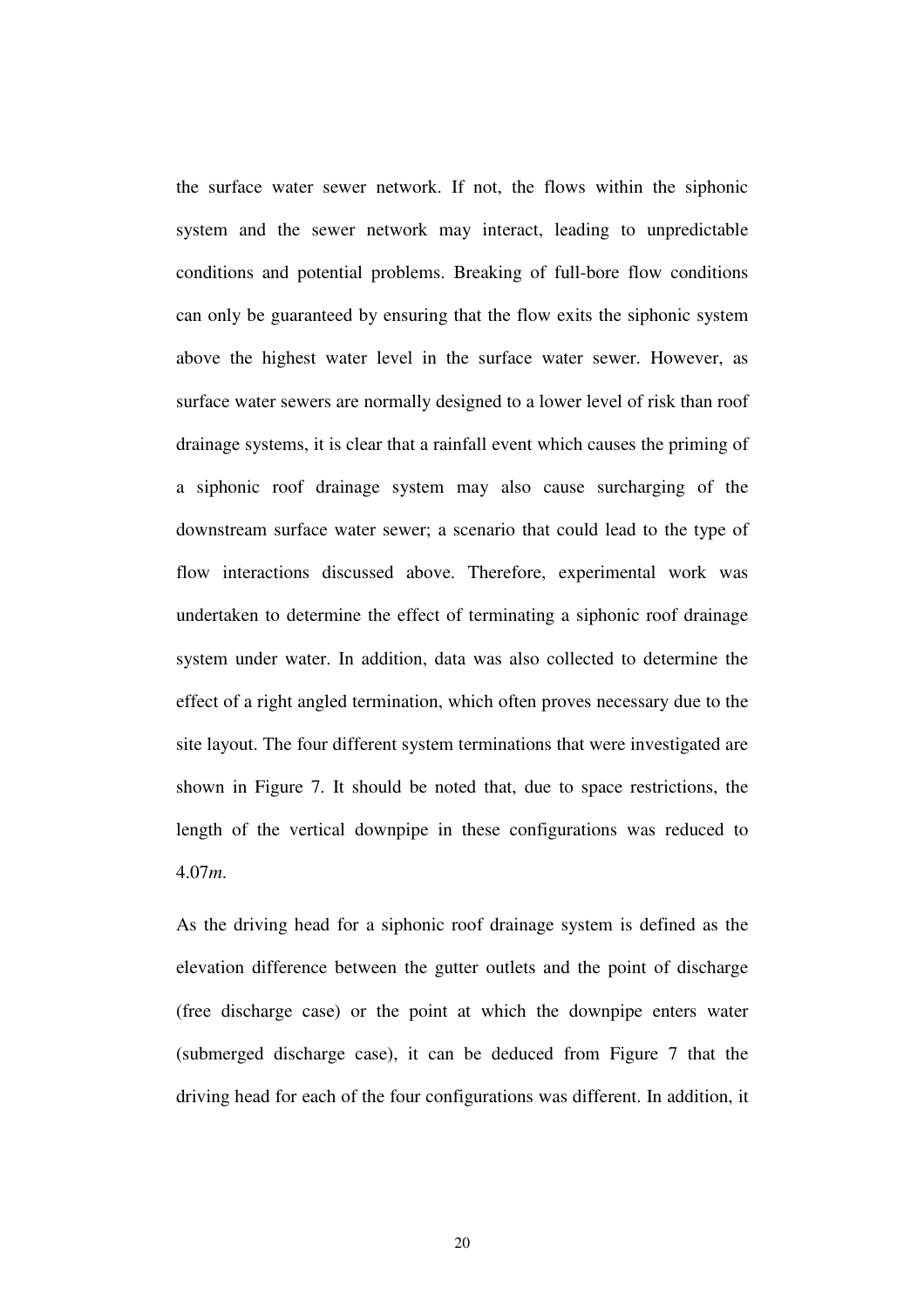is clear from Figure 7 that the head losses associated with each of the four configurations varied. As a result, the gutter inflows necessary to cause priming of the four different configurations were different. From the data shown in Table 2, it is clear that the use of any configuration other than a freely discharging vertical downpipe will result in a lower system capacity.

Figures 8a and 8b show a sample of the experimental data obtained using the four different termination configurations. As shown, the configurations that discharged under water resulted in significantly longer priming times and higher gutter flow depths than those discharging directly to the atmosphere. This was because greater (positive) system pressures were required to purge the initial air pockets.

The experimental data discussed above highlight the importance of the interface between a siphonic roof drainage system and a surface water sewer. For example, consider the conditions within a siphonic roof drainage system during a severe rainfall event. Theoretically, there should be no operational problems if the rainfall intensity is less than the design criteria. However, if the downstream surface water sewer happens to surcharge, and the water level in the manhole rises above that of the siphonic system discharge point, the driving head of the siphonic system will reduce. This could increase the time required to prime the system, and will certainly reduce the total capacity of the system. Such a scenario could lead to failure of the system by gutter overtopping.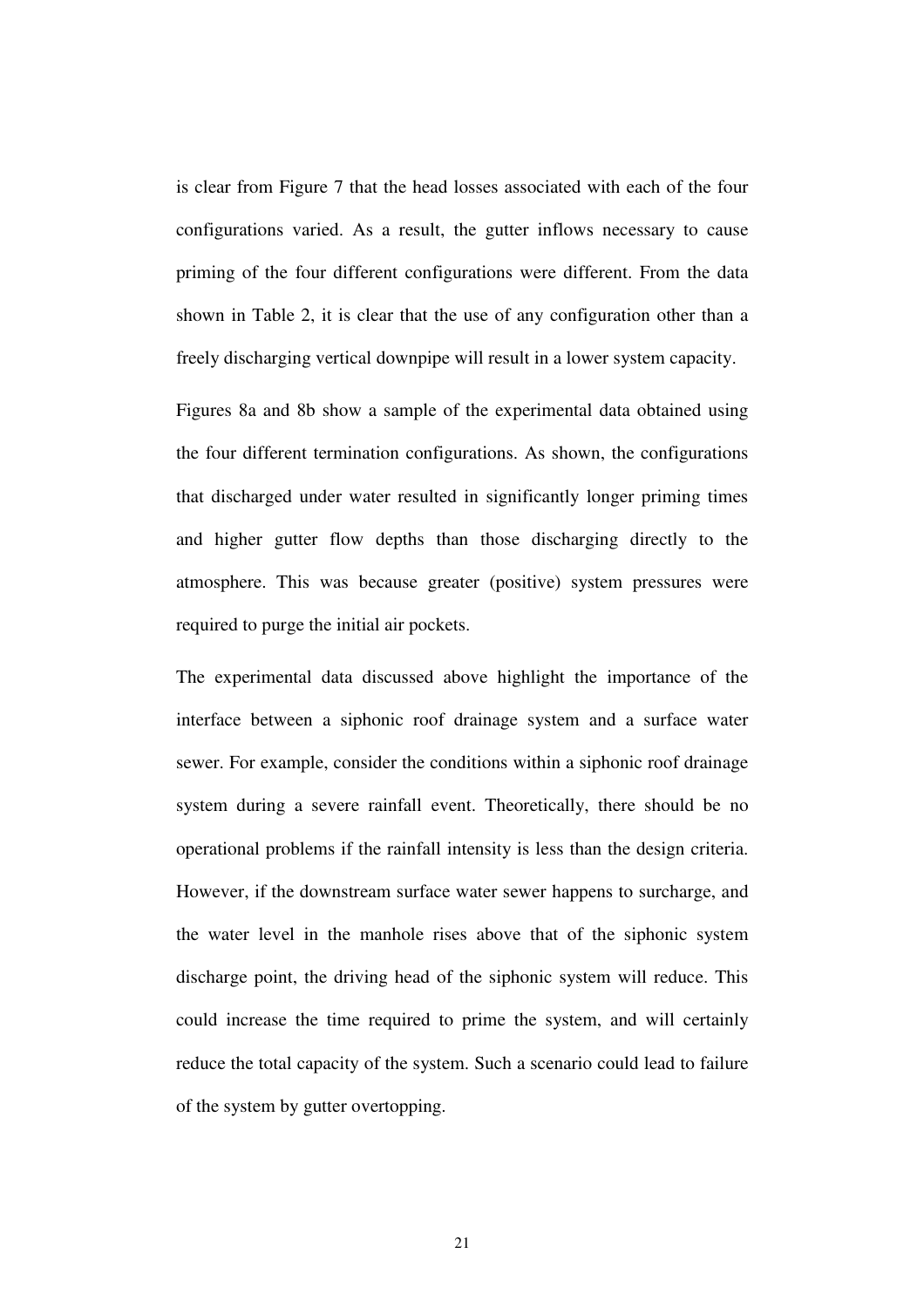#### **Field Observations**

To complement the laboratory investigation, flow conditions have been monitored within three siphonic roof drainage systems installed at the National Archives of Scotland Document Repository Building (Edinburgh, Scotland). Whilst a detailed description of the monitoring equipment and protocols is given elsewhere<sup>(10)</sup>, a schematic of the systems that are being monitored is shown in Figure 9. Since June 2000, system pressures have been recorded when the rainfall intensity exceeds 5*mm/hour*, and rainfall intensities have been recorded using a tipping-bucket rain gauge. In addition, gutter flow depths have been monitored since September 2001 using modified air pressure transducers.

As anticipated, the vast majority of the recorded rainfall events have been below the design criteria of the monitored systems, and much of these data have confirmed the laboratory findings. The data shown in Figure 10 represents the most significant rainfall event, in terms of prolonged siphonic action, that has been recorded to date. This event had a maximum rainfall intensity of 105 $mm/hour$ , which equates to a return period of 32 years<sup>(11)</sup>, and appeared to result in continuous siphonic action for a period of approximately 500 seconds.

An analysis of the field data collected to date indicates that 7*%* of recorded events resulted in prolonged siphonic action and 50*%* of recorded events resulted in significant negative system pressures.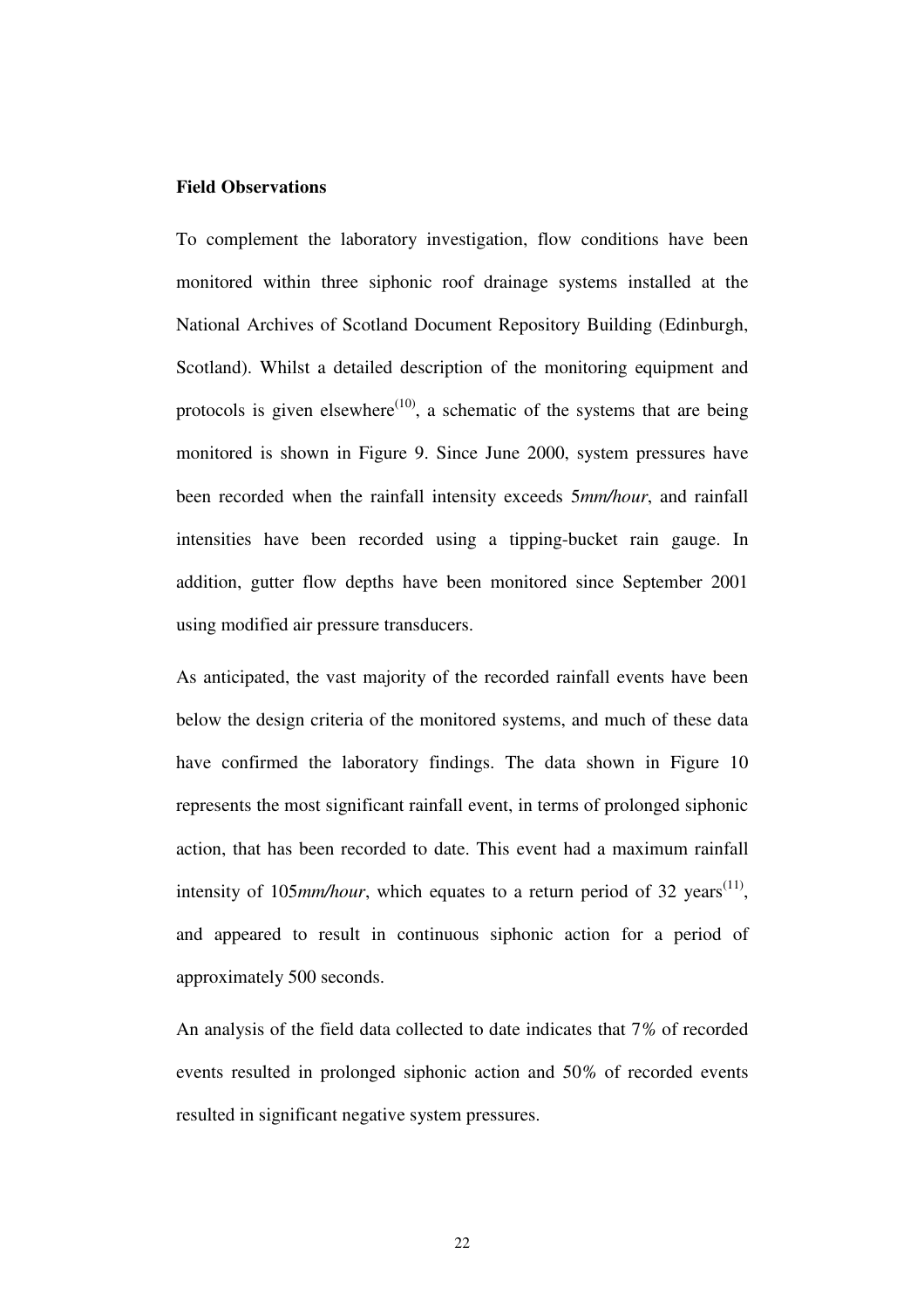#### **Development of the Numerical Model**

As stated previously, the existing numerical model developed at Heriot-Watt University (SIPHONET<sup> $(12)$ </sup>) is capable of simulating the priming phase of a single outlet siphonic roof drainage system. This model utilises a method of characteristics based solution technique, which has been employed successfully at Heriot-Watt University in the simulation of both free surface and full-bore flow conditions. However, during the development of the model it became clear that the method of characteristics may not be particularly suited to the simulation of moving hydraulic jumps. In addition, numerical stability problems were also encountered with the transition between free surface and full-bore flow conditions. As these deficiencies would become more limiting in the more complex case of multi-outlet systems, it was decided to employ a new modelling approach. This will incorporate the Lax-Wendroff finite difference solution technique $^{(13)}$ .

#### **Conclusions and Future Work**

The conclusions of this ongoing research programme may be summarised as follows:

• The priming of a multi-outlet siphonic roof drainage system is similar, although more complex, to that of a single outlet system.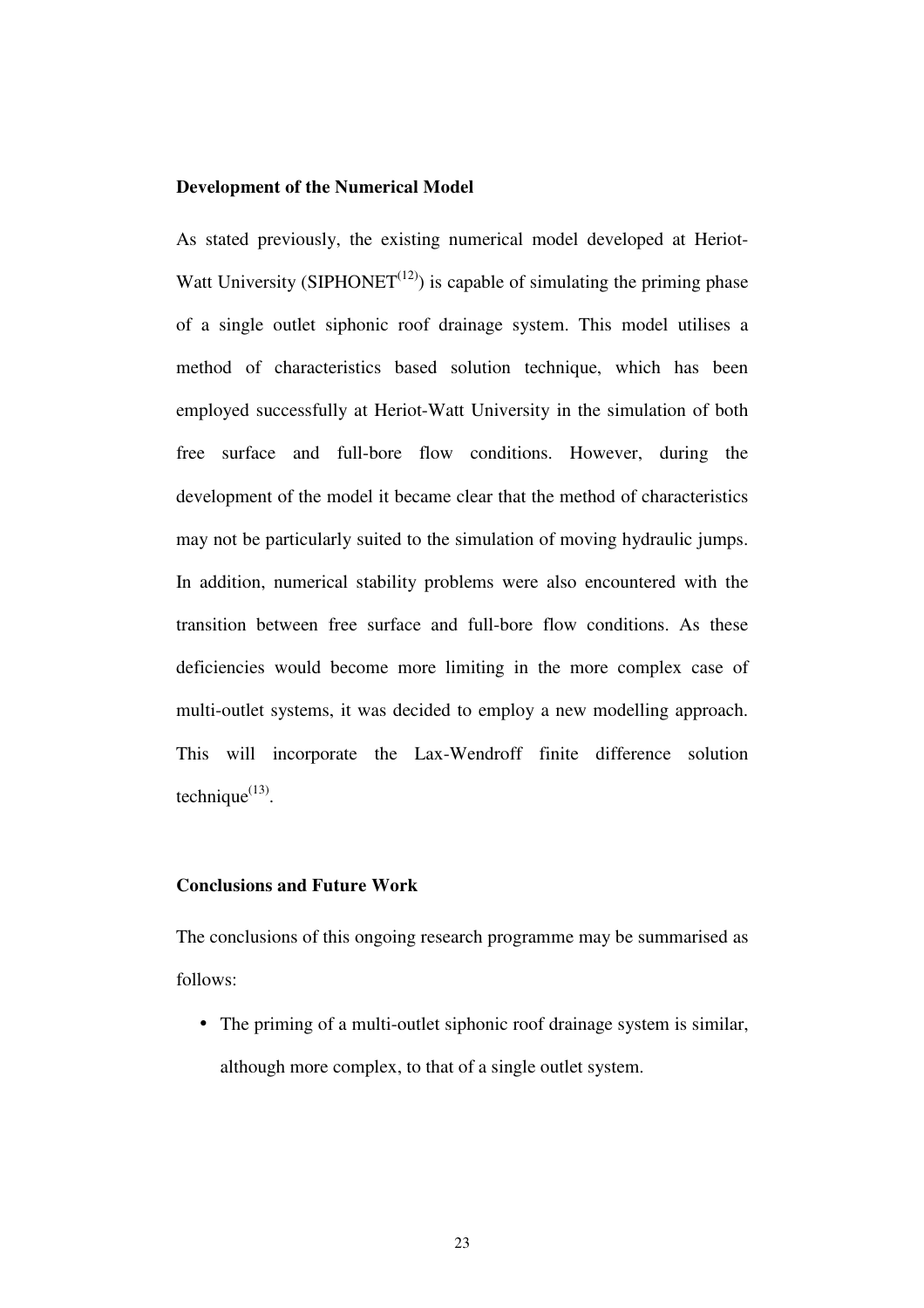- Current design programs may yield inaccurate system pressures, which could lead to operational problems and/or system failure.
- At rainfall intensities below the design criteria, the flow conditions within a multi-outlet siphonic roof drainage system are unsteady, and may exhibit one of three different flow regimes.
- The complete blockage of one of the outlets in a multi-outlet siphonic roof drainage system may lead to system pressures falling below their design levels, and could result in system failure by cavitation and/or pipe deformation.
- To ensure efficient operation of a siphonic roof drainage system, consideration must be given to its interaction with the downstream surface water sewer network.

The final phase of this current research programme involves the further development of the numerical model. It is intended that the final model will be capable of accurately simulating the flow conditions within multi-outlet siphonic roof drainage systems for all realistic rainfall events. It is anticipated that such a model will be used for diagnostic design purposes and code formulation, which should reduce the occurrence of the type of operational problems and system failures detailed previously.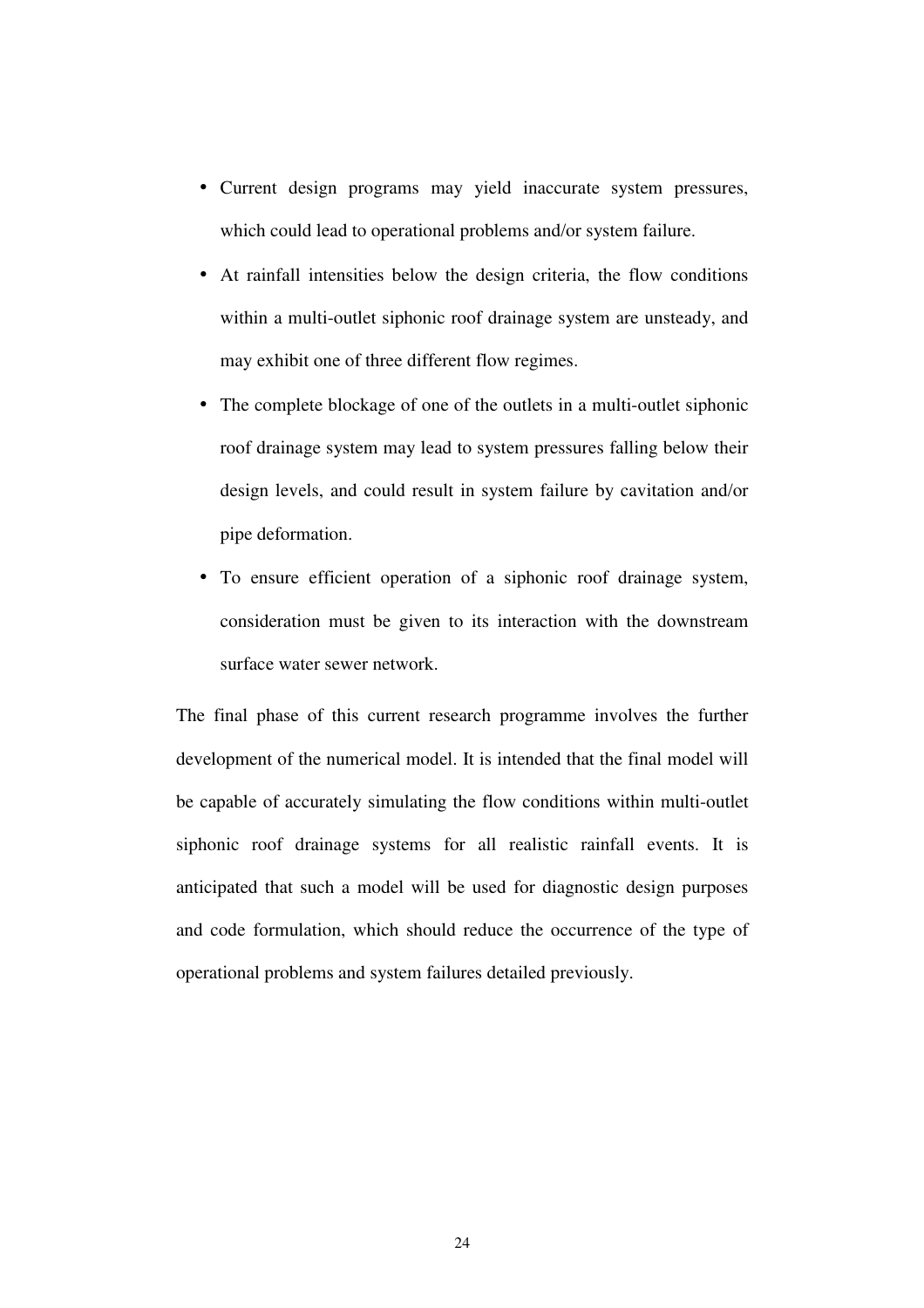## **Acknowledgements**

The researchers remain grateful for the assistance given by: Dales Fabrications Ltd (UK), EPSRC (UK), Fullflow Ltd (UK), Geberit AB (Switzerland), HR Wallingford Ltd (UK), Pick Everard (UK), Simona Ltd (Germany), Sommerhein AB (Sweden), The Scottish Executive (UK), Vanderweil Engineering Inc (USA).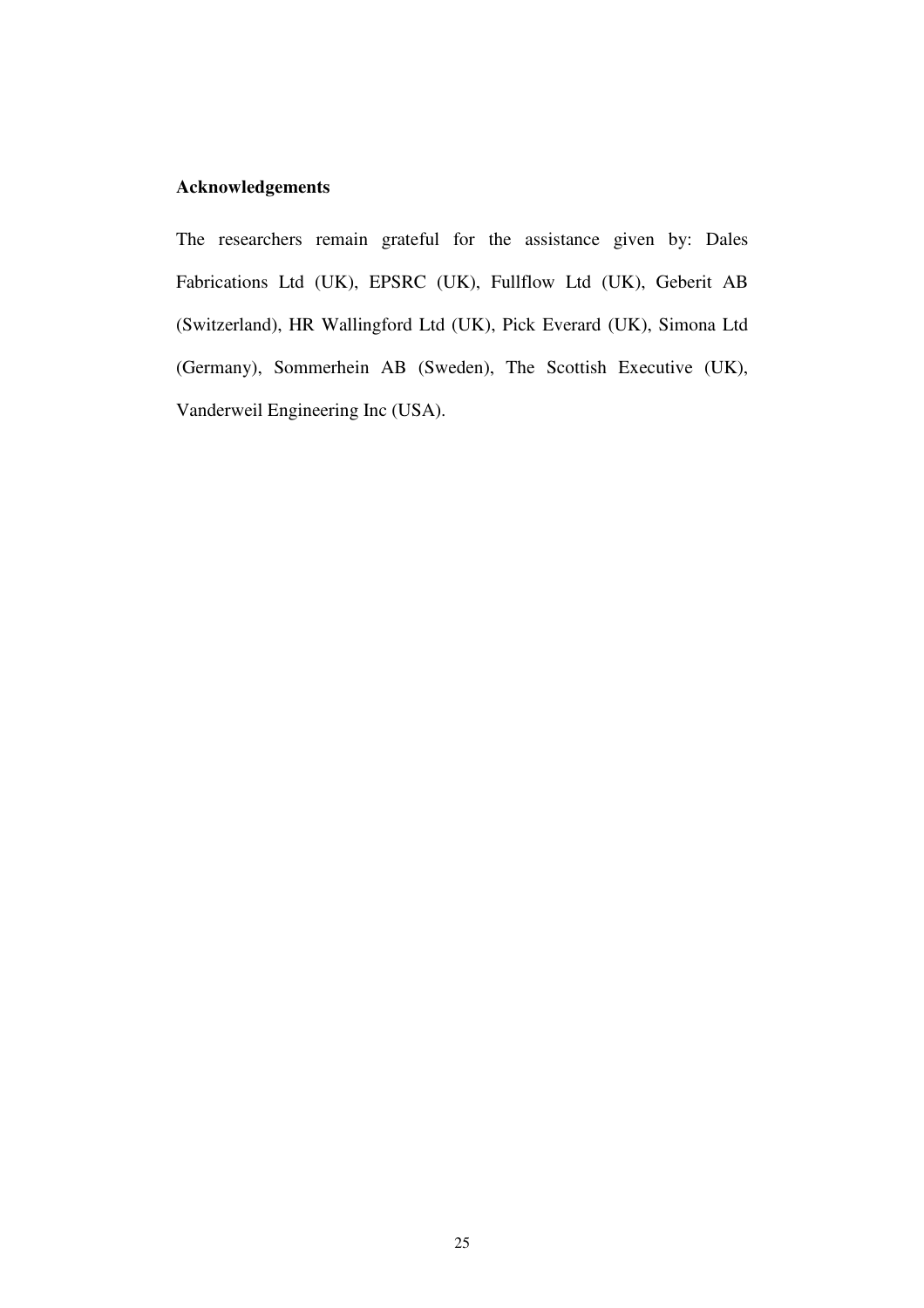#### **References**

- 1. BSI, BS EN 12056-3 Gravity drainage systems inside buildings. Roof drainage, layout and calculation. UK: British Standards Institute (2000).
- 2. May, R.W.P. and Escarameia, M., Performance of siphonic drainage systems for roof gutters. Report No. SR463. Wallingford: HR Wallingford, (1996).
- 3. Bramhall, M and Saul, A.J., Hydraulic performance of siphonic rainwater outlets, Proceedings of the 8th International Conference on Urban Storm Drainage, Sydney, Australia, (1999).
- 4. Bowler, R. and Arthur, S., Siphonic roof drainage design considerations. Proceedings of Water Supply and Drainage for Buildings Seminar: CIBW62 1999. Edinburgh, (1999).
- 5. Rattenbury, J., Fundamentals of Siphonic Roof Drainage. http://www.pmengineer.com/CDA/ArticleInformation/features/BNP **Example 15** Features Item/0,2732,21863,00.html,  $(3<sup>rd</sup> January 2001)$ .
- 6. Sommerhein, P., UV-System technical manual, Sommerhein AB, Sweden. (Ed. S. Garside), (1996).
- 7. Arthur, S. and Swaffield, J.A., Siphonic Roof Drainage: The State of the Art. Urban Water. Vol. 3, no. 1, pp.43-52, (2001).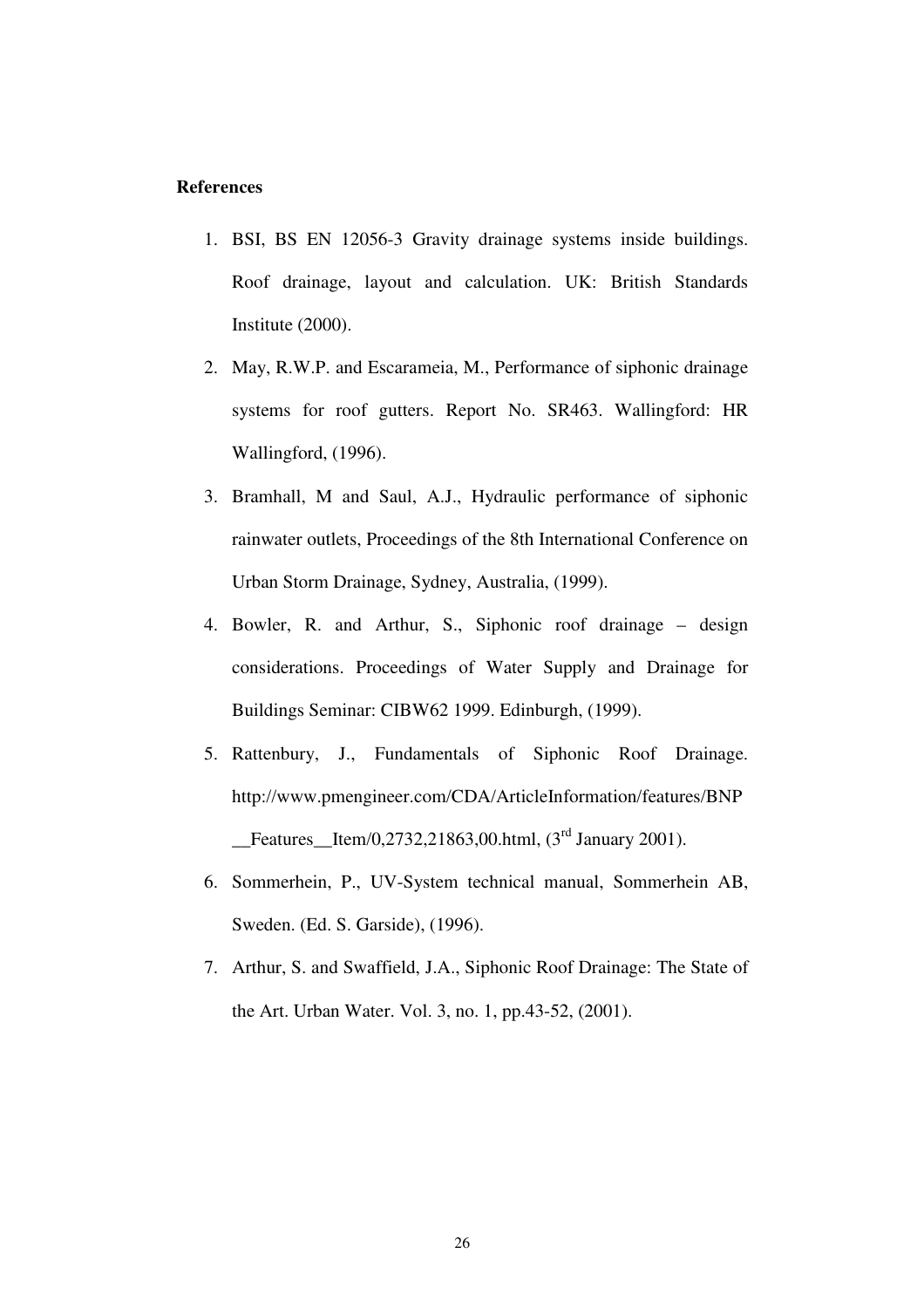- 8. Arthur, S, and Swaffield, J.A., Numerical modelling of a siphonic rainwater drainage system, Proc. Water Supply and Drainage for Buildings : CIB W62 1999, Edinburgh, (1999).
- 9. Wylie, E.B. and Streeter, V.L., Fluid Transients in Systems. New Jersey: Prentice-Hall Inc, (1993).
- 10. Arthur, S. and Swaffield, J.A., Onsite evaluation of an installed siphonic roof drainage system. Proceedings of Water Supply and Drainage for Buildings Seminar: CIBW62 2000. Rio de Janeiro, (2000).
- 11. CEH Wallingford, Flood Estimation Handbook (Vol 2 : Rainfall Frequency Estimation). Wallingford: CEH Wallingford, NERC, (1999).
- 12. Arthur, S. and Swaffield, J.A., Numerical modelling of the priming of a siphonic roof drainage system. Proceedings of CIBSE Building Services Engineering Research and Technology, Vol. 20, No. 2, (1999).
- 13. Lax, P.D. and Wendroff, B., System of conservation laws. Communications on Pure and Applied Math. Vol 13, pp. 217-237, (1960).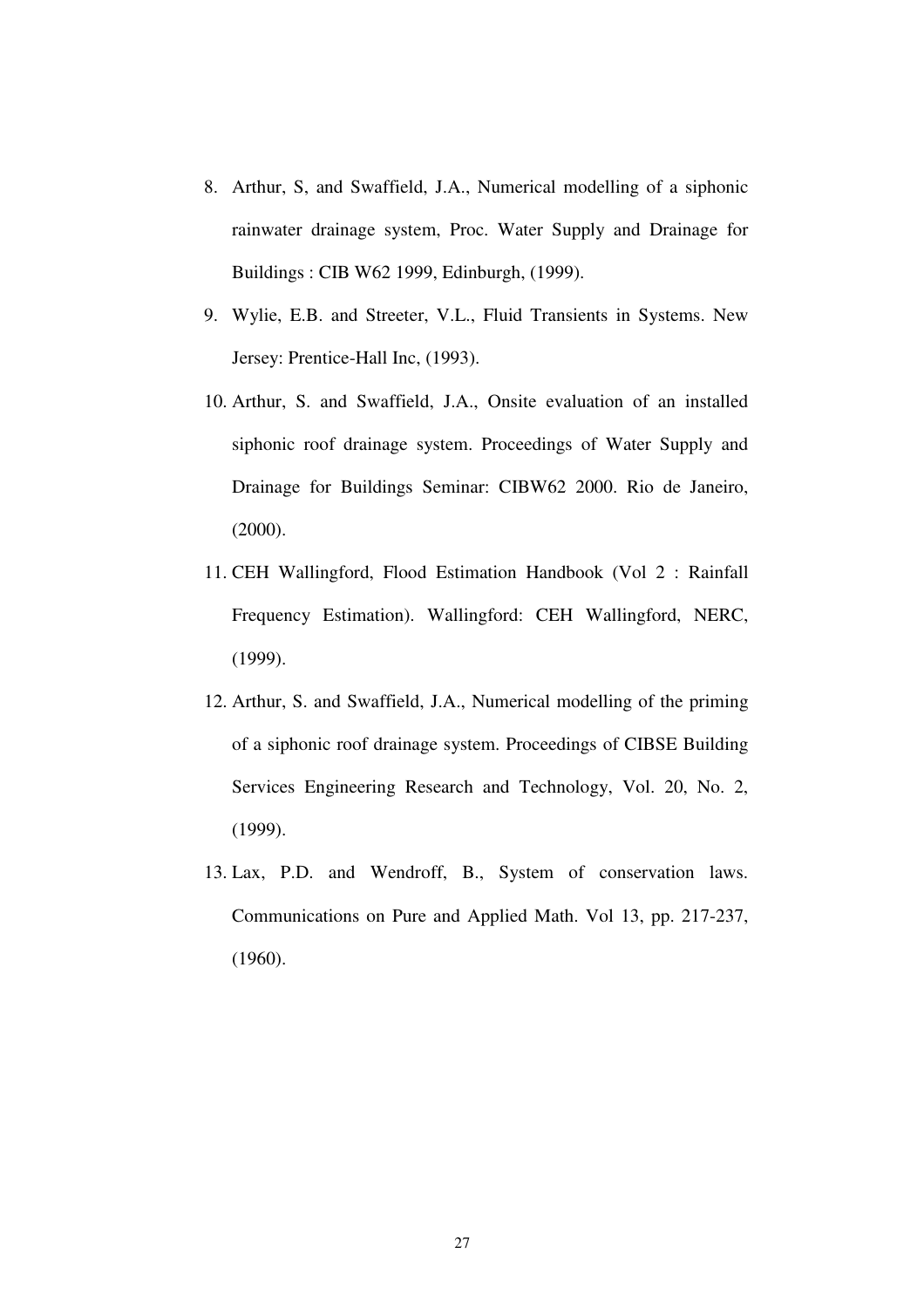



Copyright (c) 2000 UV-System Copyright (c) 2000 Fullflow Limited

**Figure 1: Typical siphonic gutter outlets (reproduced with permission).**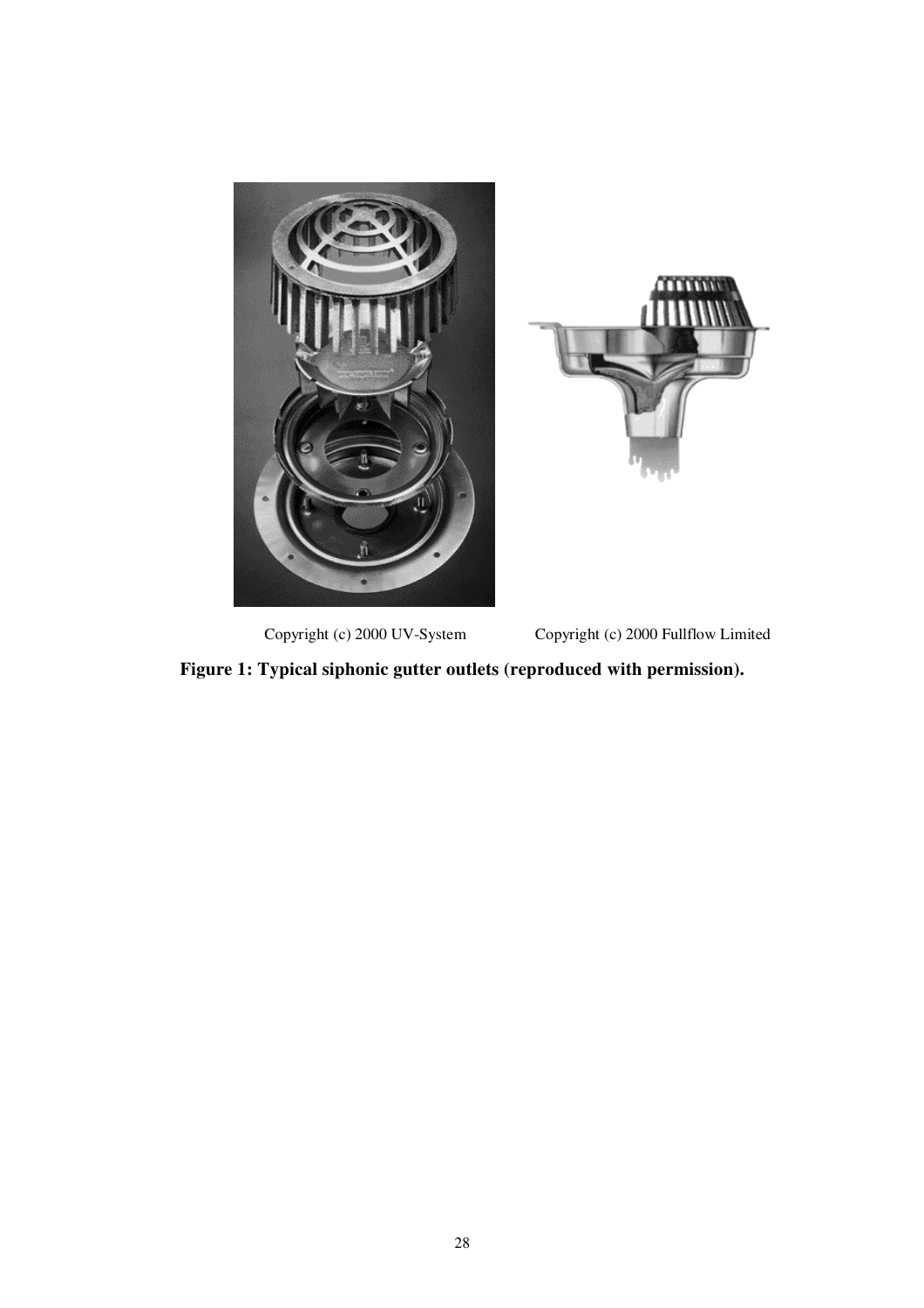

**Figure 2: Schematic view of the siphonic roof drainage test rig. The capacity of the system is the same as** *75mm/hour* **falling on a** *665m<sup>2</sup>*  **roof – all drained via a** *69mm* **diameter pipe.**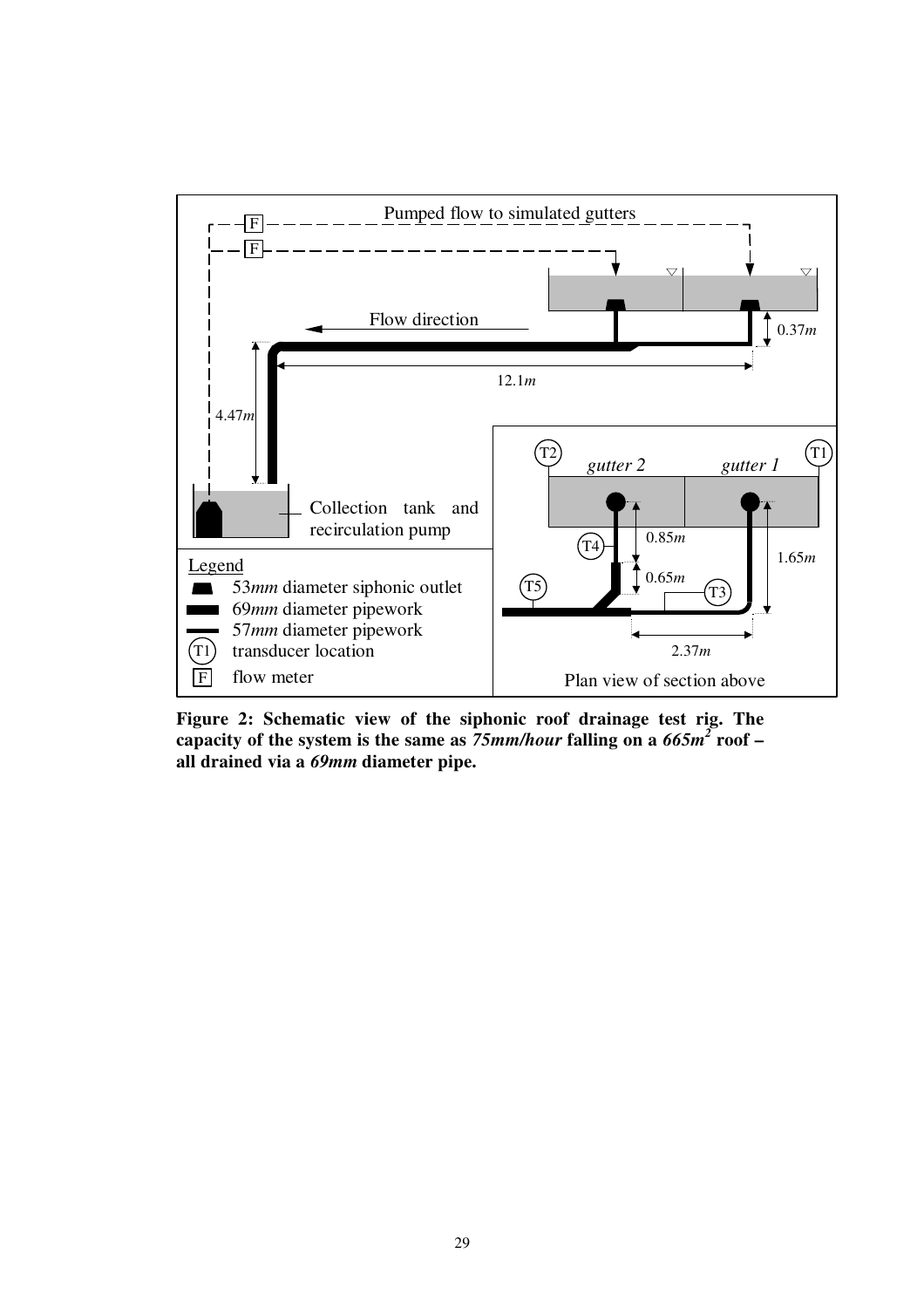

**Figure 3: Priming process of the siphonic roof drainage test rig.**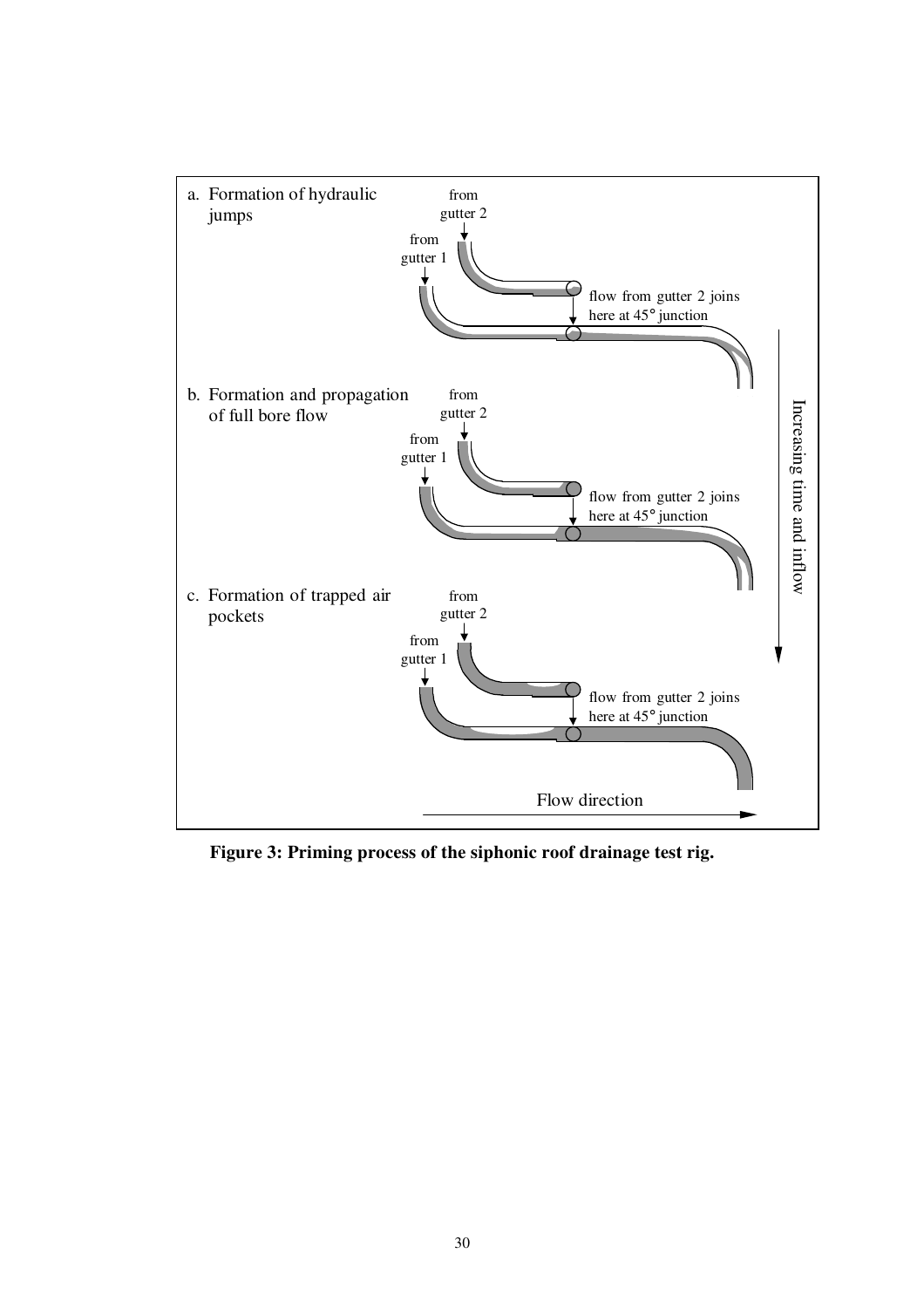

**Figure 4: Measured gutter depths and system pressures for the design**  criteria rainfall event (*gutter 1* inflow = 5.85*l/s*, *gutter 2* inflow = 7.78*l/s*). **These data illustrates that even when fully primed (40-60 seconds) the pressures are not truly "steady".**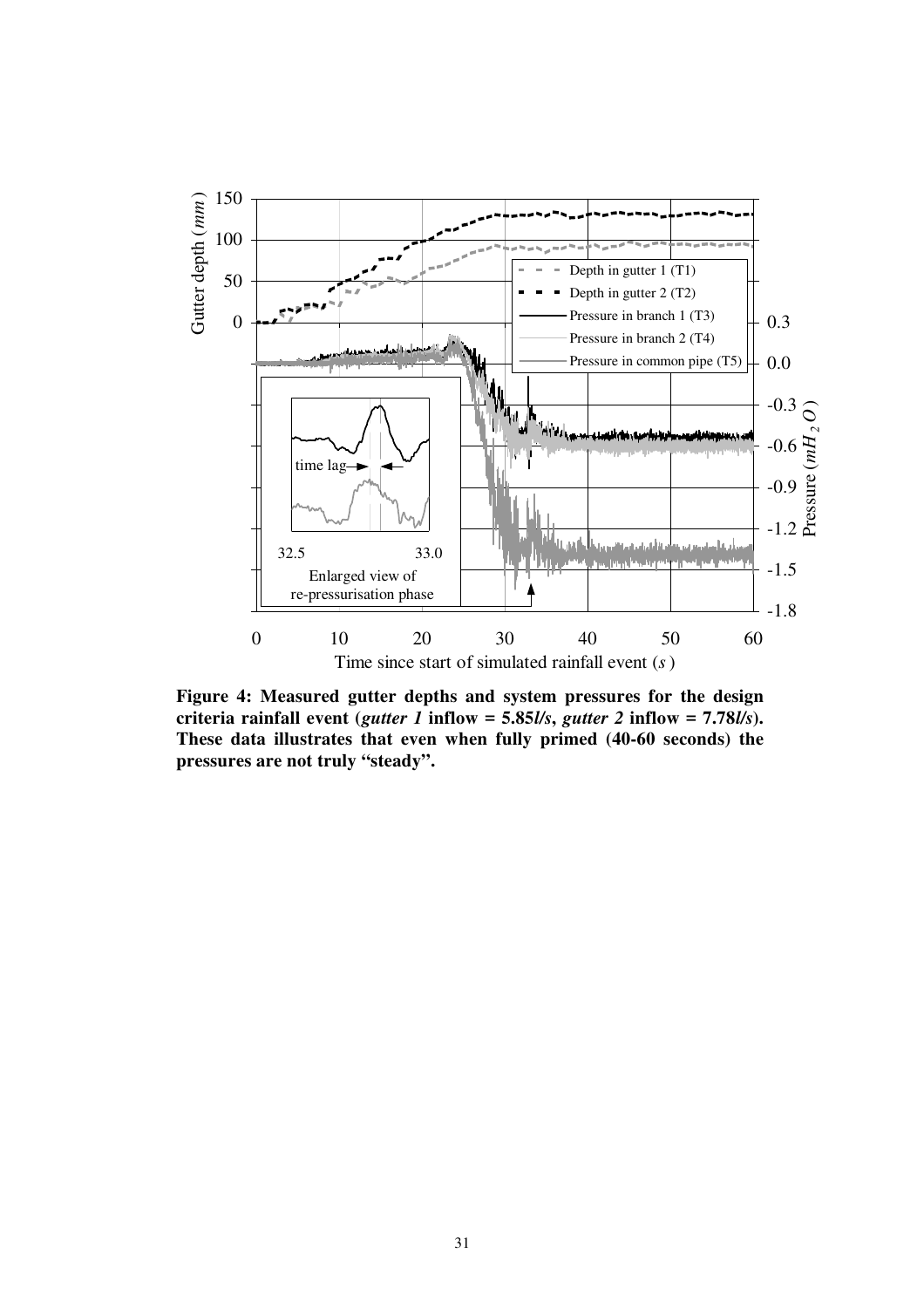

**Figure 5: Measured** *common pipe* **pressure (T5) for three rainfall events below the design criteria. These data illustrate the flow regimes which can result in vibration and noise generation.**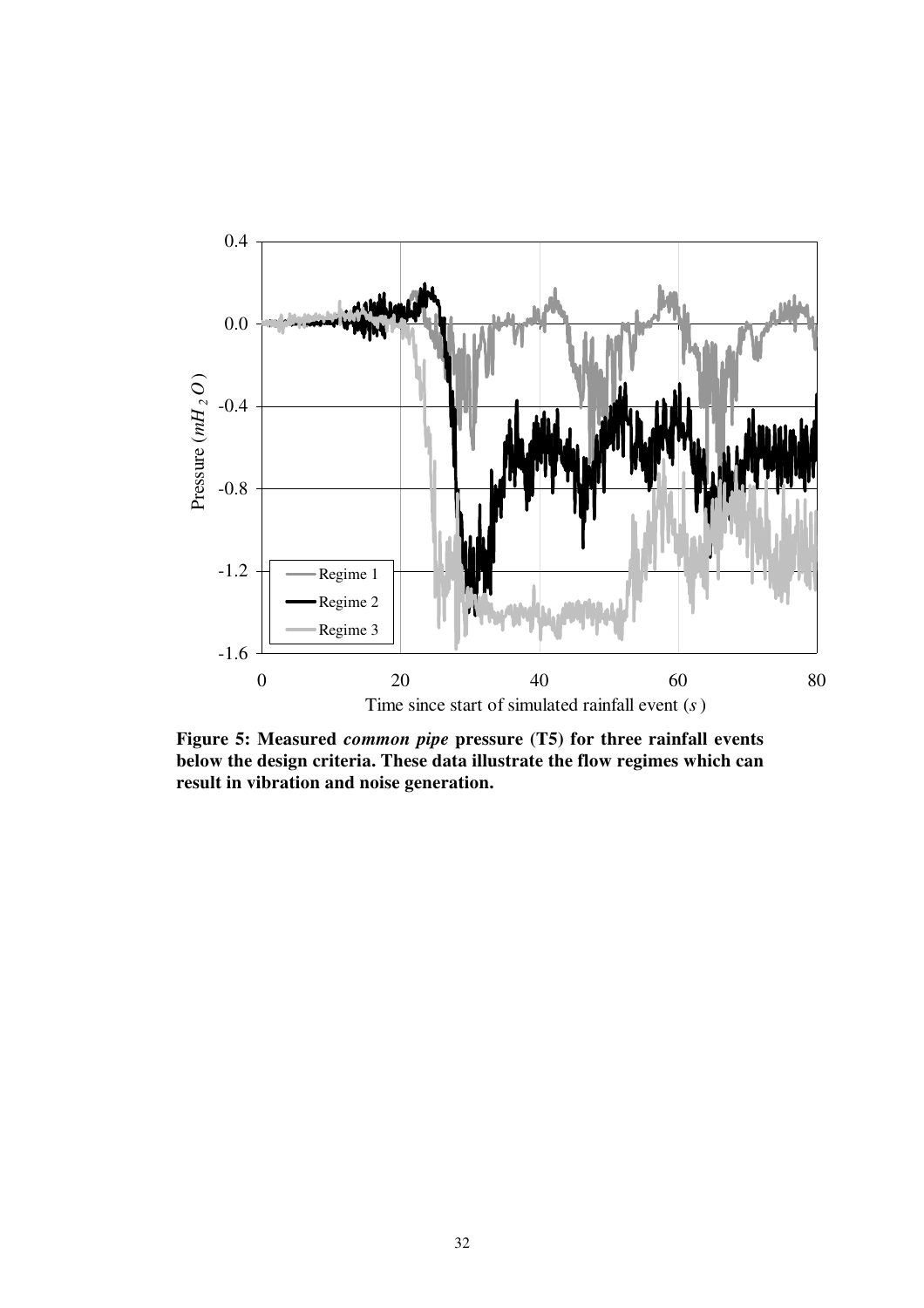

**Figure 6: Measured gutter depths and system pressures with the outlet in** *gutter 1* **blocked/unblocked/blocked (***gutter 1* **inflow = 0***l/s***,** *gutter 2* **inflow = 11.3***l/s***).** 



**Figure 7: Siphonic system termination configurations investigated.**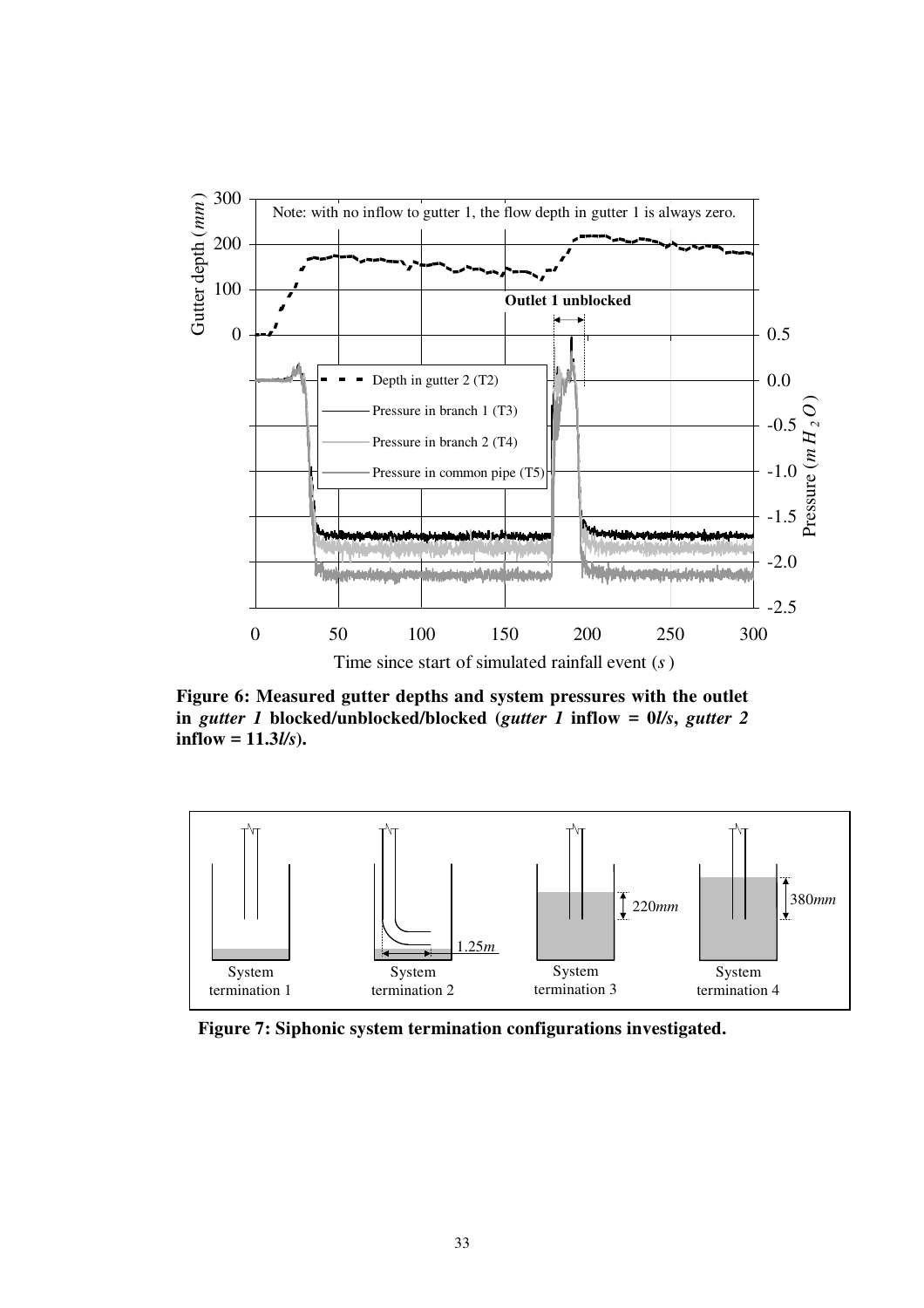

**Figure 8a: Variation in** *common pipe* **pressure (T5) with system termination configuration (fully primed conditions).** 



**Figure 8b: Variation in** *gutter 1* **flow depth (T1) with system termination configuration (fully primed conditions).**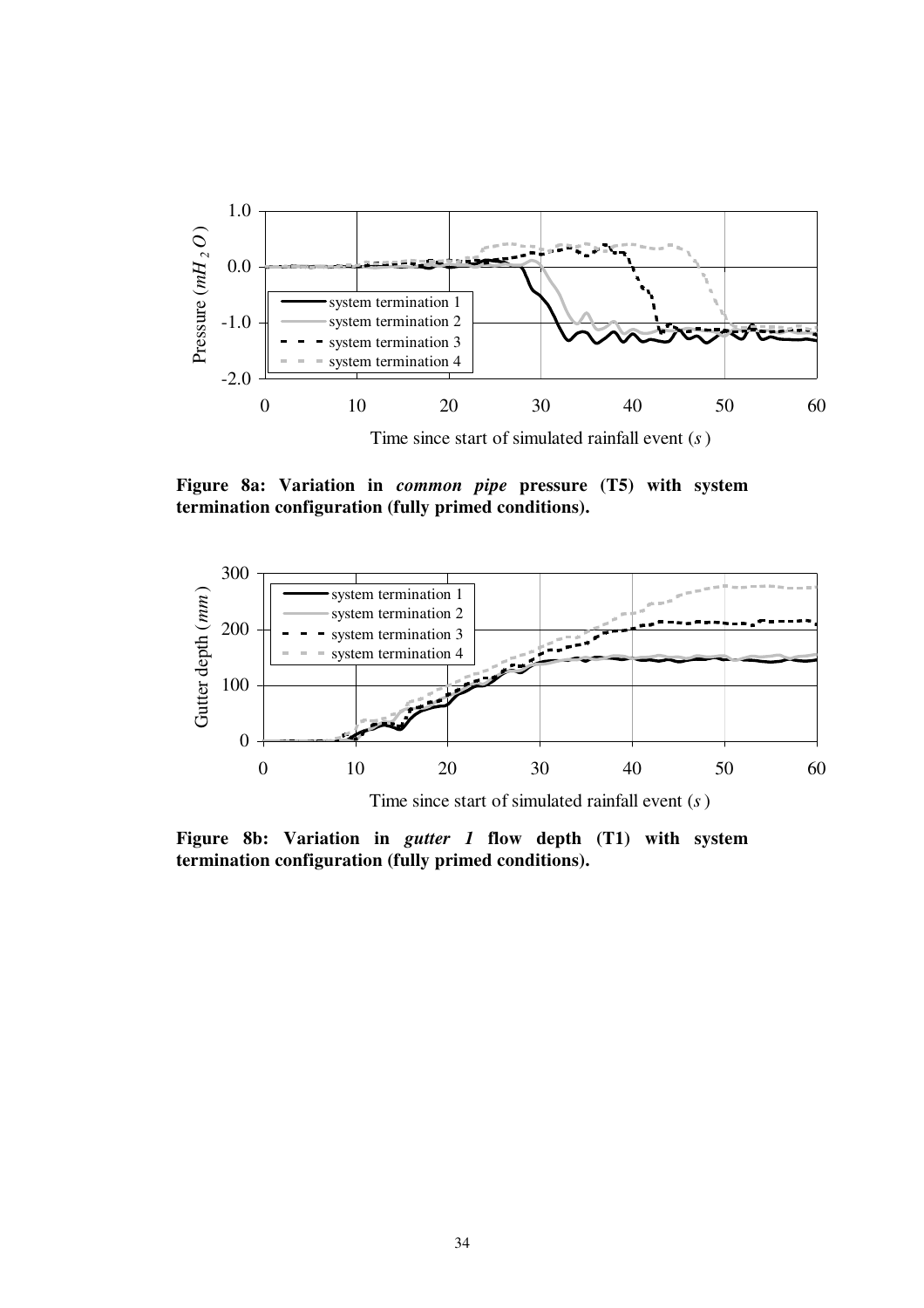

**Figure 9: Schematic of the siphonic roof drainage systems being monitored at the National Archives of Scotland Document Repository Building (Edinburgh, Scotland).**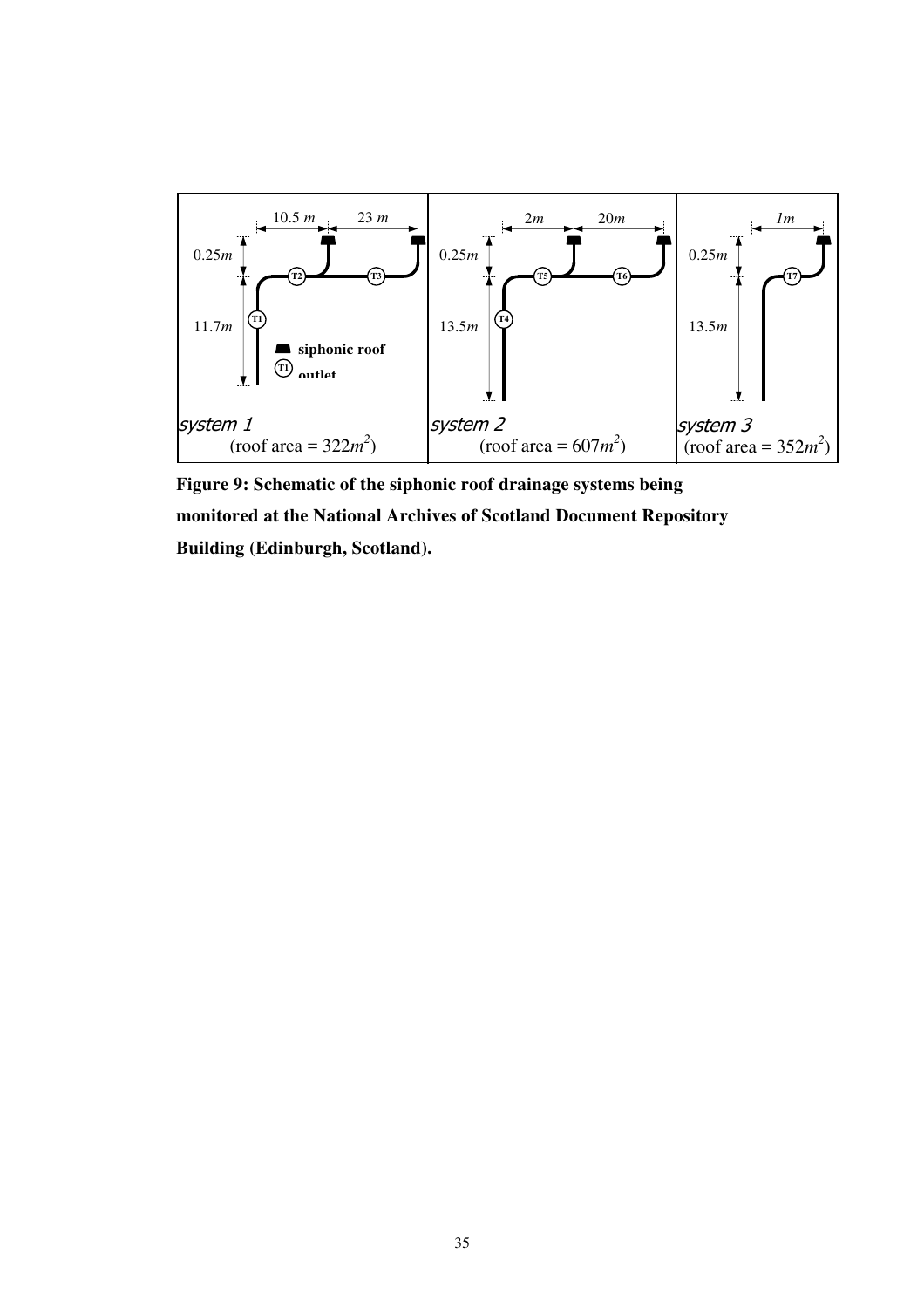

**Figure 10: Measured conditions (***system 2***) on 2nd August 2000 (refer to Figure 9 for system and transducer layout). The time varying nature of this rainfall event is typical, and demonstrates the importance of using rainfall hyetographs to fully assess system performance.**